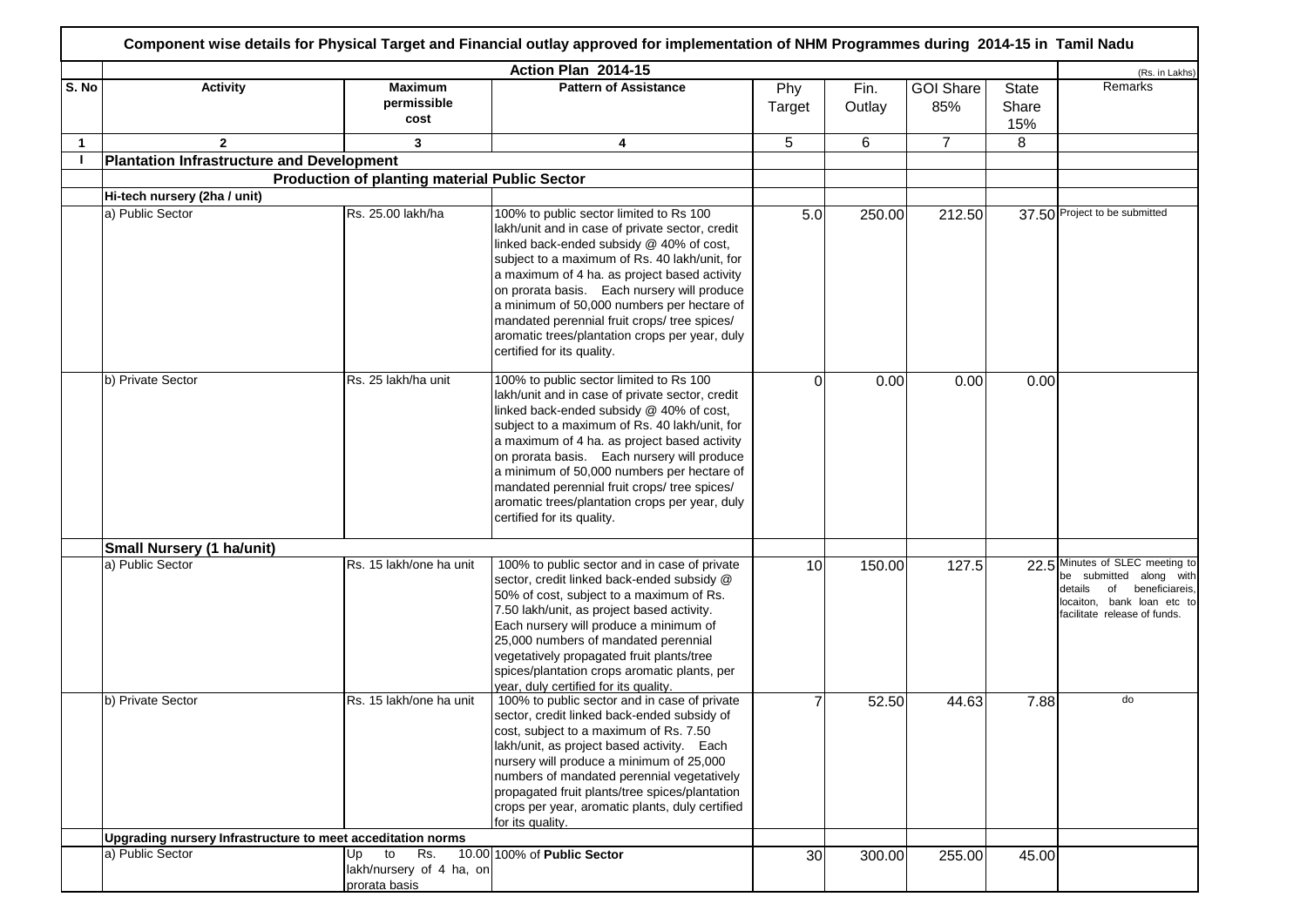| b) Private sector                                          | Rs.<br>Up<br>to<br>prorata basis | 10.00 50% of cost to Private sector subject to a<br>lakh/nursery of 4 ha, on maximum of Rs. 5.00 lakh/nursery.                                                                                                                           | $\Omega$ | 0.00   | 0.00   | 0.00 |                               |
|------------------------------------------------------------|----------------------------------|------------------------------------------------------------------------------------------------------------------------------------------------------------------------------------------------------------------------------------------|----------|--------|--------|------|-------------------------------|
| <b>Strengthening of existing Tissue Culture (TC) units</b> |                                  |                                                                                                                                                                                                                                          |          |        |        |      |                               |
| a) Public Sector                                           | Rs. 20.00 lakh                   | 100% of cost to public sector                                                                                                                                                                                                            |          | 60.00  | 51.00  | 9.00 |                               |
| b) Private sector                                          | Rs. 20.00 lakh                   | 50% of cost to private sector                                                                                                                                                                                                            |          | 20.00  | 17.00  | 3.00 |                               |
| Setting up of new TC Units.                                |                                  |                                                                                                                                                                                                                                          |          |        |        |      |                               |
| a) Public Sector                                           | Rs. 250.00 lakh                  | 100% of cost to public sector                                                                                                                                                                                                            |          | 250.00 | 212.50 |      | 37.50 Project to be submitted |
| b) Private sector                                          | Rs. 250.00 lakh                  | 40% of cost to private sector                                                                                                                                                                                                            |          | 100.00 | 85.00  |      | 15.00 Project to be submitted |
| Seed production for vegetables and spices                  |                                  |                                                                                                                                                                                                                                          |          |        |        |      |                               |
| Open pollinated crops                                      |                                  |                                                                                                                                                                                                                                          |          |        |        |      |                               |
| a) Public Sector                                           | Rs. 35,000/ha                    | 100% of cost, limited to 5 ha. Output target<br>of seed for each crop will be fixed by the<br>individual state.                                                                                                                          | 23       | 8.05   | 6.84   | 1.21 |                               |
| b) Private sector                                          | Rs. 35,000/ha                    | 35% in general areas and 50% in NE &<br>Himalayan States, Tribal Sub Plans (TSP)<br>areas, Andaman & Nicobar & Lakshadweep<br>Islands, limited to 5 ha. Output target of<br>seed for each crop will be fixed by the<br>individual state. | $\Omega$ | 0.00   | 0.00   | 0.00 |                               |
| <b>Hybrid seeds</b>                                        |                                  |                                                                                                                                                                                                                                          |          |        |        |      |                               |
| a) Public Sector                                           | Rs. 1.50 lakh/ha                 | 100% of cost, limited to 5 ha. Output target<br>of seed for each crop will be fixed by the<br>individual state.                                                                                                                          |          | 3.00   | 2.55   | 0.45 |                               |
| b) Private sector                                          | Rs. 1.50 lakh/ha                 | 35% in general areas and 50% in NE &<br>Himalayan States, Tribal Sub Plans (TSP)<br>areas, Andaman & Nicobar & Lakshadweep<br>Islands, limited to 5 ha. Output target of<br>seed for each crop will be fixed by the<br>individual state. | ∩        | 0.00   | 0.00   | 0.00 |                               |
|                                                            |                                  | Import of planting material for trial & demonstration purpose (By State Government, Grower Associations                                                                                                                                  |          |        |        |      |                               |
| a) Public sector                                           | Rs. 100.00 lakh                  | 100% of cost for State Govt. PSUs, as<br>project based                                                                                                                                                                                   |          | 25.00  | 21.25  | 3.75 | do                            |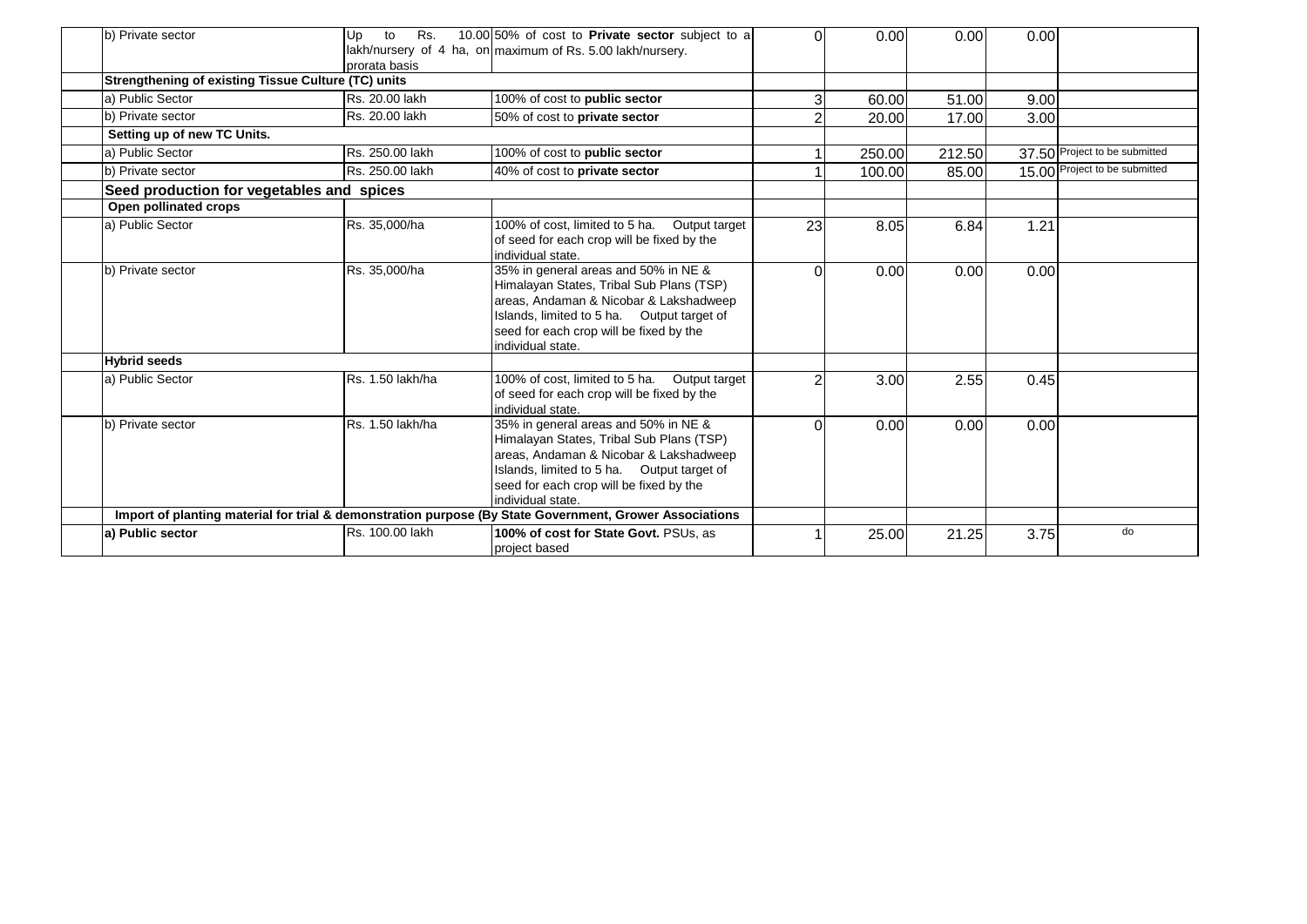|              | b) Private sector                                                            | Rs. 100.00 lakh                                  | 50% to Grower Associations.                                                                                                                                                                                                                                                                                                                                                      | $\Omega$        | 0.00    | 0.00    | 0.00   | do              |
|--------------|------------------------------------------------------------------------------|--------------------------------------------------|----------------------------------------------------------------------------------------------------------------------------------------------------------------------------------------------------------------------------------------------------------------------------------------------------------------------------------------------------------------------------------|-----------------|---------|---------|--------|-----------------|
|              | Seed infrastructure                                                          |                                                  |                                                                                                                                                                                                                                                                                                                                                                                  |                 |         |         |        |                 |
|              | a) Public sector                                                             | Rs. 200.00 lakh                                  | 100% of cost                                                                                                                                                                                                                                                                                                                                                                     |                 | 25.00   | 21.25   | 3.75   |                 |
|              | b) Private sector                                                            | Rs. 200.00 lakh                                  | 50% of cost                                                                                                                                                                                                                                                                                                                                                                      | $\Omega$        | 0.00    | 0.00    | 0.00   |                 |
|              | Sub-total Planting material                                                  |                                                  |                                                                                                                                                                                                                                                                                                                                                                                  | 86.00           | 1243.55 | 1057.02 | 186.53 |                 |
| $\mathbf{2}$ |                                                                              | Establishment of new gardens / Area Expansion    |                                                                                                                                                                                                                                                                                                                                                                                  |                 |         |         |        |                 |
|              |                                                                              |                                                  | Fruit crops other than cost intensive crops using normal spacing (For a maximum area of 4                                                                                                                                                                                                                                                                                        |                 |         |         |        |                 |
|              | <b>Fruits - Perennials</b>                                                   |                                                  |                                                                                                                                                                                                                                                                                                                                                                                  |                 |         |         |        |                 |
|              | (a) Cost intensive crops                                                     |                                                  |                                                                                                                                                                                                                                                                                                                                                                                  |                 |         |         |        |                 |
|              |                                                                              | Fruit crops like Grape, Kiwi, Passion fruit etc. |                                                                                                                                                                                                                                                                                                                                                                                  |                 |         |         |        |                 |
|              | a) Integrated package with drip irrigation Rs. 4.00 lakh/ha.<br>and trellis. |                                                  | Maximum of Rs. 1.60 lakh/- per ha. (40% of<br>cost) for meeting the expenditure on planting<br>material and cost of material for drip<br>irrigation, trellies and INM/IPM, in 3<br>installments of 60:20:20 subject to survival<br>rate of 75% in 2 <sup>nd</sup> year and 90% in 3rd year).                                                                                     | $\Omega$        | 0.00    | 0.00    | 0.00   |                 |
|              | b) Without integration                                                       | Rs. 1.25 lakh/ha                                 | Maximum of Rs. 0.50 lakh/ha (40% of cost)<br>for meeting the expenditure on planting<br>material and cost of INM/IPM in three<br>installments of 60:20:20 subject to survival<br>rate of 75% in 2 <sup>nd</sup> year and 90% in 3rd year.<br>For (a) and (b) above, in the case of TSP<br>areas, Andaman & Nicobar and Lakshadweep<br>Islands, assistance will be @ 50% of cost. | 50 <sub>l</sub> | 15.00   | 12.75   | 2.25   |                 |
|              | Sub total                                                                    |                                                  |                                                                                                                                                                                                                                                                                                                                                                                  | 50              | 15.00   | 12.75   | 2.25   |                 |
|              | <b>Maintenance without Integration</b>                                       |                                                  |                                                                                                                                                                                                                                                                                                                                                                                  |                 |         |         |        |                 |
|              | 1st Year                                                                     |                                                  |                                                                                                                                                                                                                                                                                                                                                                                  | 50              | 5.00    | 4.25    |        | 0.75 For Grapes |
|              | Sub total maintenance                                                        |                                                  |                                                                                                                                                                                                                                                                                                                                                                                  | 50 <sub>l</sub> | 5.00    | 4.25    | 0.75   |                 |
|              | ii) Strawberry                                                               |                                                  |                                                                                                                                                                                                                                                                                                                                                                                  |                 |         |         |        |                 |
|              | a) Integrated package with drip irrigation & Rs. 2.80 lakh/ha<br>mulching    |                                                  | Maximum of Rs. 1.12 lakh/ per ha. (40% of<br>cost) for meeting the expenditure on planting<br>material and cost of material for drip irrigation,<br>mulching and INM/IPM, in one installment.                                                                                                                                                                                    | $\Omega$        | 0.00    | 0.00    | 0.00   |                 |
|              | b) Without integration                                                       | Rs. 1.25 lakh/ha                                 | Maximum of Rs. 0.50 lakh/ha (40% of cost)<br>for meeting the expenditure on planting<br>material and cost of INM/IPM one<br>installment.<br>For (a) and (b) above, in the case of TSP<br>areas, Andaman & Nicobar and Lakshadweep<br>Islands, assistance will be @ 50% of cost.                                                                                                  | $\Omega$        | 0.00    | 0.00    | 0.00   |                 |
|              | iii) Banana (sucker)                                                         |                                                  |                                                                                                                                                                                                                                                                                                                                                                                  |                 |         |         |        |                 |
|              | a)<br>Integrated package<br>irrigation.                                      | with drip Rs. 2.00 lakh/ha                       | Maximum of Rs. 0.80 lakh/ha (40% of the<br>cost) for meeting expenditure on planting<br>material, drip irrigation and cost of material for<br>INM/IPM, in 2 installments (75:25).                                                                                                                                                                                                | $\Omega$        | 0.00    | 0.00    | 0.00   |                 |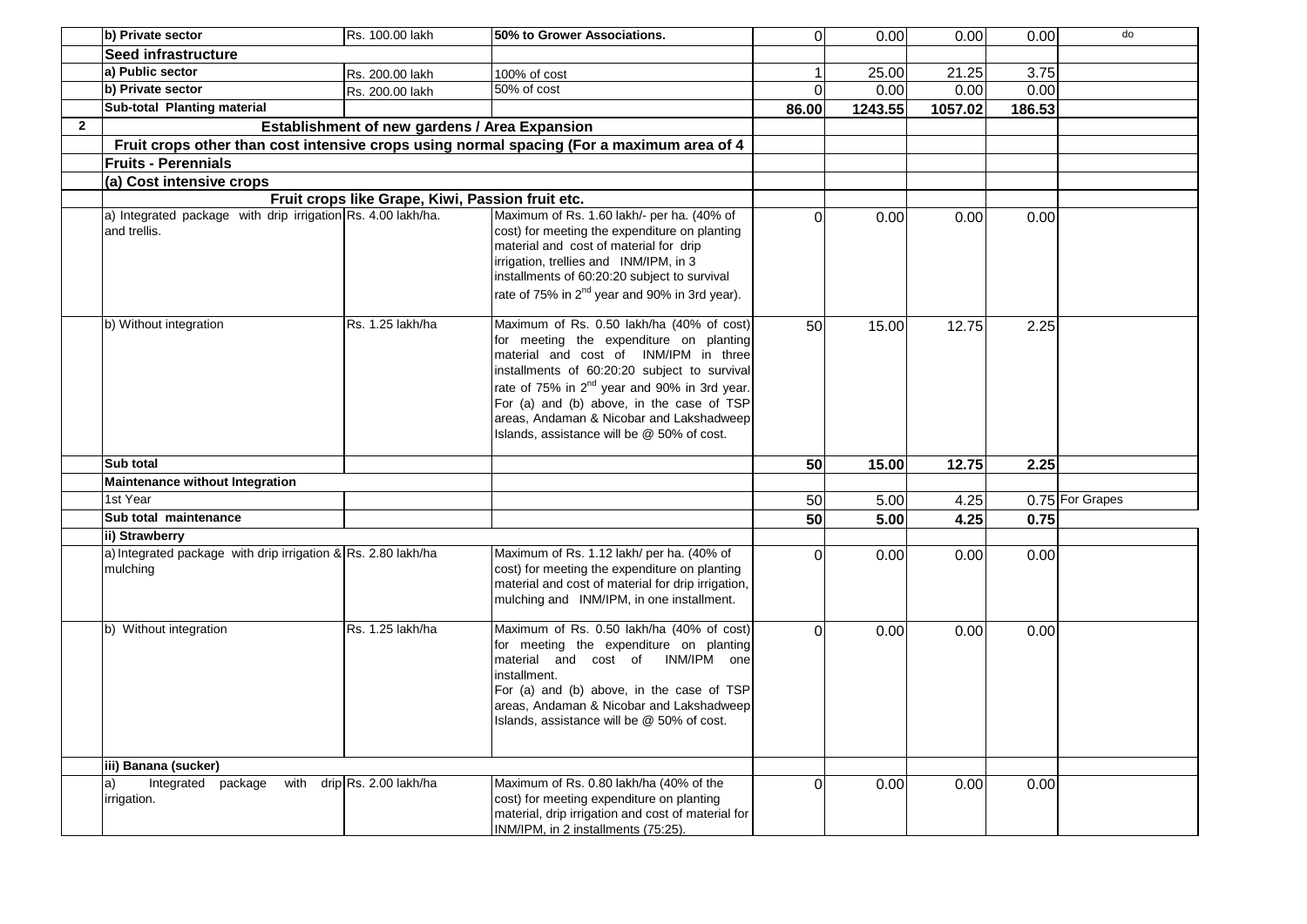| b) Without integration                      | Rs.87,500/ha                 | Maximum of Rs. 0.35 lakh/ha (40% of cost)<br>for meeting the expenditure on planting<br>material and cost of INM/IPM in 2<br>installments (75:25). For (a) and (b) above, in<br>the case of TSP areas, Andaman & Nicobar<br>and Lakshadweep Islands, assistance will be<br>@ 50% of cost in 2 installments.              | 0.00     | 0.00   | 0.00   | 0.00  |                    |
|---------------------------------------------|------------------------------|--------------------------------------------------------------------------------------------------------------------------------------------------------------------------------------------------------------------------------------------------------------------------------------------------------------------------|----------|--------|--------|-------|--------------------|
| <b>Maintenance without Integration</b>      |                              |                                                                                                                                                                                                                                                                                                                          |          |        |        |       |                    |
| 1st Year                                    |                              |                                                                                                                                                                                                                                                                                                                          | $\Omega$ | 0.00   | 0.00   | 0.00  |                    |
| iv) Pineapple (sucker)                      |                              |                                                                                                                                                                                                                                                                                                                          |          |        |        |       |                    |
| Integrated package<br>a)<br>irrigation.     | with drip Rs. 3.00 lakh/ha   | Maximum of Rs. 1.20 lakh/ha (40% of the<br>cost) for meeting expenditure on planting<br>material, drip irrigation and cost of material for<br>INM/IPM, in 2 installments.                                                                                                                                                | $\Omega$ | 0.00   | 0.00   | 0.00  |                    |
| b) Without integration                      | Rs.87,500/ha                 | Maximum of Rs. 0.35 lakh/ha (40% of cost)<br>for meeting the expenditure on planting<br>material and cost of INM/IPM in 2<br>installments (75:25).<br>For (a) and (b) above, in the case of TSP<br>areas, Andaman & Nicobar and Lakshadweep<br>Islands, assistance will be @ 50% of cost in 2<br>installments (75:25).   | 100      | 26.25  | 22.31  | 3.94  |                    |
| Sub total                                   |                              |                                                                                                                                                                                                                                                                                                                          | 100      | 26.25  | 22.31  | 3.94  |                    |
| <b>Maintenance without Integration</b>      |                              |                                                                                                                                                                                                                                                                                                                          |          |        |        |       |                    |
| 1st Year                                    |                              |                                                                                                                                                                                                                                                                                                                          | $\Omega$ | 0.00   | 0.00   | 0.00  |                    |
| v) Banana (TC)                              |                              |                                                                                                                                                                                                                                                                                                                          |          |        |        |       |                    |
| a) Integrated package with drip irrigation. | Rs. 3.00 lakh/ha             | Maximum of Rs. 1.20 lakh/ha (40 % of cost)<br>for meeting the expenditure on planting<br>material and cost of material for drip system,<br>INM/IPM etc., in 2 installments (75:25).                                                                                                                                      | $\Omega$ | 0.00   | 0.00   | 0.00  |                    |
| b) Without integration                      | Rs. 1.25 lakh/ha.            | Max. of Rs. 0.50 lakh per ha, (40% of cost) for<br>meeting the expenditure on planting material<br>and cost of INM/IPM in 2 installments<br>(75.25).<br>For (a) and (b) above, in the case of TSP<br>areas, Andaman & Nicobar and Lakshadweep<br>Islands, assistance will be @ 50% of cost in<br>2 installments (75:25). | 750      | 230.63 | 196.03 |       | 34.59 1.8 x 1.8 mt |
| Sub total                                   |                              |                                                                                                                                                                                                                                                                                                                          | 750      | 230.63 | 196.03 | 34.59 |                    |
| Maintenance without Integration             |                              |                                                                                                                                                                                                                                                                                                                          |          |        |        |       |                    |
| 1st Year                                    |                              |                                                                                                                                                                                                                                                                                                                          | $\Omega$ | 0.00   | 0.00   | 0.00  |                    |
| vi) Pineapple (TC)                          |                              |                                                                                                                                                                                                                                                                                                                          |          |        |        |       |                    |
| Integrated<br>package<br>a)<br>irrigation.  | with drip Rs. 5.50 lakh /ha. | Maximum of Rs. 2.20 lakh/ha (40 % of cost)<br>for meeting the expenditure on planting<br>material and cost of material for drip system,<br>INM/IPM etc., in 2 installments (75:25).                                                                                                                                      | $\Omega$ | 0.00   | 0.00   | 0.00  |                    |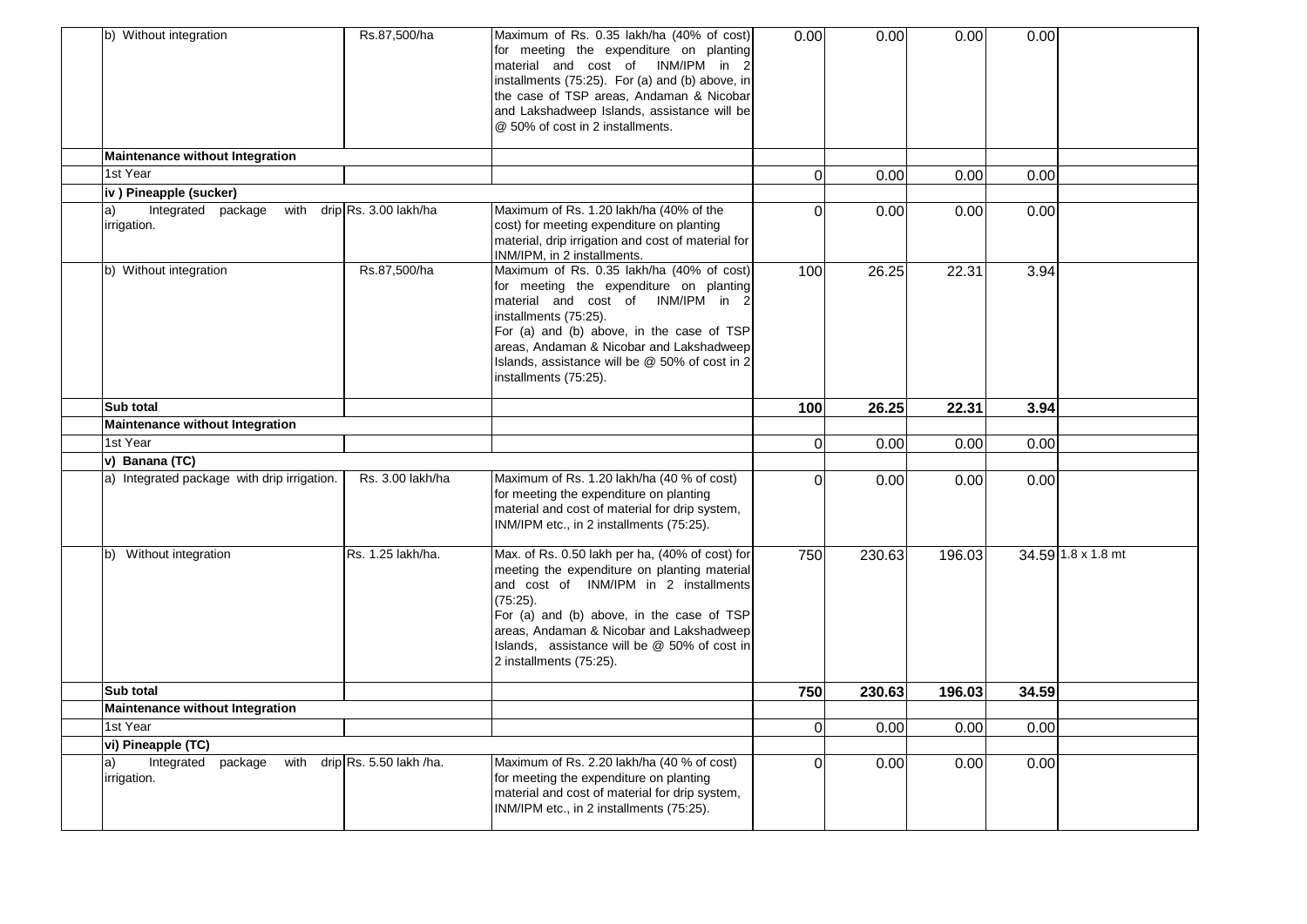| b) Without integration                      | Rs. 1.25 lakh/ha. | Max. of Rs. 0.50 lakh per ha, (40% of cost) for<br>meeting the expenditure on planting material<br>and cost of INM/IPM in 2 installments<br>(75.25).<br>For (a) and (b) above, in the case of TSP<br>areas, Andaman & Nicobar and Lakshadweep<br>Islands, assistance will be @ 50% of cost in<br>2 installments (75:25).                                  | $\Omega$ | 0.00  | 0.00  | 0.00 |                             |
|---------------------------------------------|-------------------|-----------------------------------------------------------------------------------------------------------------------------------------------------------------------------------------------------------------------------------------------------------------------------------------------------------------------------------------------------------|----------|-------|-------|------|-----------------------------|
| <b>Maintenance without Integration</b>      |                   |                                                                                                                                                                                                                                                                                                                                                           |          |       |       |      |                             |
| 1st Year                                    |                   |                                                                                                                                                                                                                                                                                                                                                           | $\Omega$ | 0.00  | 0.00  | 0.00 |                             |
| vii) Papaya                                 |                   |                                                                                                                                                                                                                                                                                                                                                           |          |       |       |      |                             |
| a) Integrated package with drip irrigation. | Rs. 2.00 lakh/ha. | Maximum of Rs. 0.80 lakh/ha (40% of the<br>cost) for meeting expenditure on planting<br>material, drip irrigation and cost of material for<br>INM/IPM, in 2 installments (75:25).                                                                                                                                                                         | $\Omega$ | 0.00  | 0.00  | 0.00 |                             |
| b) Without integration                      | Rs. 60,000/ha     | Maximum of Rs. 0.30 lakh/ha (50 % of cost)<br>for meeting the expenditure on planting<br>material and cost of INM/IPM in 2 installments<br>(75:25).<br>For (a) and (b) above, in the case of NE and<br>Himalayan States, TSP areas, Andaman &<br>Nicobar<br>and Lakshadweep<br>Islands,<br>assistance will be @ 50% of cost in 2<br>installments (75:25). | 200      | 46.20 | 39.27 |      | 6.93 $1.8 \times 1.8$ mt    |
| Sub total                                   |                   |                                                                                                                                                                                                                                                                                                                                                           | 200      | 46.20 | 39.27 | 6.93 |                             |
| <b>Maintenance without Integration</b>      |                   |                                                                                                                                                                                                                                                                                                                                                           |          |       |       |      |                             |
|                                             |                   |                                                                                                                                                                                                                                                                                                                                                           |          |       |       |      |                             |
| 1st Year                                    |                   |                                                                                                                                                                                                                                                                                                                                                           | $\Omega$ | 0.00  | 0.00  | 0.00 |                             |
| viii) Ultra high density (Meadow orchard)   |                   |                                                                                                                                                                                                                                                                                                                                                           |          |       |       |      |                             |
| a) Integrated package with drip irrigation  | Rs. 2.00 lakh/ha. | Maximum of Rs. 0.80 lakh/ ha. (40% of cost)<br>for meeting the expenditure on planting<br>material and cost of material for drip system,<br>INM/IPM, and canopy management in 3<br>installments of 60:20:20 subject to survival<br>rate of 75% in 2nd year and 90% in 3 <sup>rd</sup> year).                                                              | $\Omega$ | 0.00  | 0.00  | 0.00 |                             |
| b) Without integration                      | Rs. 1.25 lakh/ha  | Maximum of Rs. 0.50 lakh/ha., (40% of cost)<br>for meeting the expenditure on planting<br>material and cost of INM/IPM in 3<br>installments.<br>For (a) and (b) above, in the case of TSP<br>areas, Andaman & Nicobar and Lakshadweep<br>Islands, assistance will be @ 50% of cost in<br>3 installments.                                                  | 50       | 13.44 | 11.42 |      | $2.02$ 2.5 x 2.5 mt (Mango) |
| Sub total                                   |                   |                                                                                                                                                                                                                                                                                                                                                           | 50       | 13.44 | 11.42 | 2.02 |                             |
| 1st Year                                    |                   |                                                                                                                                                                                                                                                                                                                                                           | $\Omega$ | 0.00  | 0.00  | 0.00 |                             |
| 2nd Year                                    |                   |                                                                                                                                                                                                                                                                                                                                                           |          | 0.00  | 0.00  | 0.00 |                             |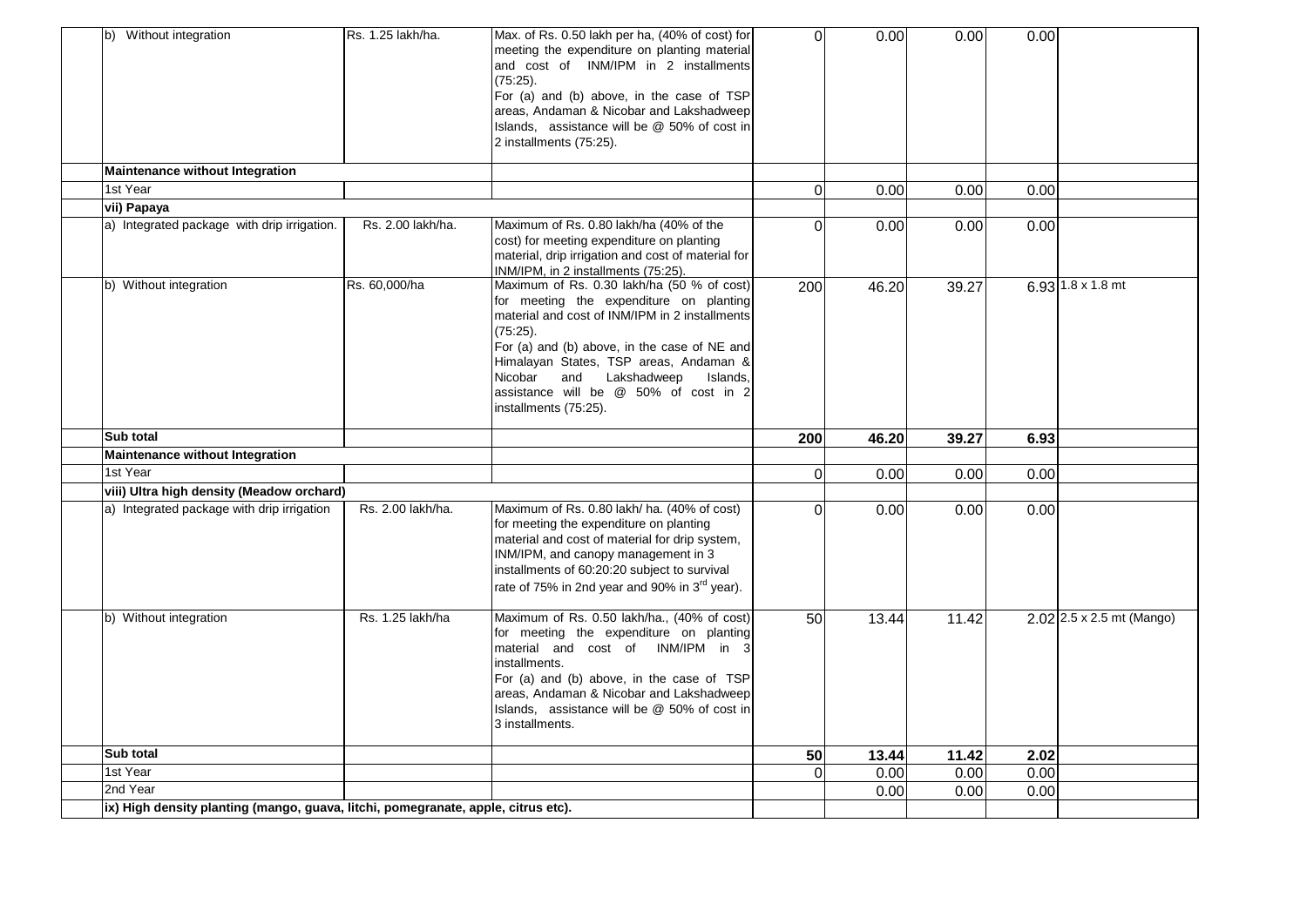| a) Integrated package with drip irrigation                           | Rs. 1.50 lakh /ha | Maximum of Rs. 0.60 lakh per ha. (40% of<br>cost) for meeting the expenditure on planting<br>material, cost of drip system, INM/IPM,<br>canopy management etc., in 3 installments of<br>60:20:20 subject to survival rate of 75% in<br>2nd year and 90% in 3 <sup>rd</sup> year).                                                                                                                    | $\Omega$ | 0.00   | 0.00  | 0.00                     |
|----------------------------------------------------------------------|-------------------|------------------------------------------------------------------------------------------------------------------------------------------------------------------------------------------------------------------------------------------------------------------------------------------------------------------------------------------------------------------------------------------------------|----------|--------|-------|--------------------------|
| b) Without Integration.                                              | Rs. 1.00 lakh/ha. | Maximum of Rs. 0.40 lakh/ha (40% of the<br>cost) for meeting the expenditure on planting<br>material and cost of INM/IPM in 3<br>installments (60:20:20).<br>For (a) and (b) above, in the case of TSP<br>areas, Andaman & Nicobar and Lakshadweep<br>Islands, assistance will be @ 50% of cost in 3<br>installments of 60:20:20 subject to survival<br>rate of 75% in 2nd year and 90% in 3rd year) | 1000     | 98.40  | 83.64 | 14.76 5 x 5 mt (Mango)   |
| c) Without Integration.                                              | Rs. 1.00 lakh/ha. | Maximum of Rs. 0.40 lakh/ha (40% of the<br>cost) for meeting the expenditure on planting<br>material and cost of INM/IPM in 3<br>installments (60:20:20).<br>For (a) and (b) above, in the case of TSP<br>areas, Andaman & Nicobar and Lakshadweep<br>Islands, assistance will be @ 50% of cost in 3<br>installments of 60:20:20 subject to survival<br>rate of 75% in 2nd year and 90% in 3rd year) | 100      | 17.59  | 14.95 | $2.64$ 3 x 3 mt (Guava)  |
| Sub total                                                            |                   |                                                                                                                                                                                                                                                                                                                                                                                                      | 1100     | 115.99 | 98.59 | 17.40                    |
| <b>Maintenance without Integration</b>                               |                   |                                                                                                                                                                                                                                                                                                                                                                                                      |          |        |       |                          |
| 1st Year                                                             |                   |                                                                                                                                                                                                                                                                                                                                                                                                      |          |        |       |                          |
| Mango                                                                |                   |                                                                                                                                                                                                                                                                                                                                                                                                      | 800      | 64.00  | 54.40 | 9.60                     |
| Guava                                                                |                   |                                                                                                                                                                                                                                                                                                                                                                                                      | 100      | 6.28   | 5.34  | 0.94                     |
| Total maintenance 1st year (HD)                                      |                   |                                                                                                                                                                                                                                                                                                                                                                                                      | 900      | 70.28  | 59.74 | 10.54                    |
| 2nd Year                                                             |                   |                                                                                                                                                                                                                                                                                                                                                                                                      |          | 0.00   | 0.00  | 0.00                     |
| (b) Fruit crops other than cost intensive crops using normal spacing |                   |                                                                                                                                                                                                                                                                                                                                                                                                      |          |        |       |                          |
| a) Integrated package with drip irrigation                           | Rs. 1.00 lakh/ha  | Maximum of Rs. 0.40 lakh/ ha. (40% of cost)<br>for meeting the expenditure on planting<br>material, cost of drip system, INM/IPM,<br>canopy management etc in 3 installments of<br>60:20:20 subject to survival rate of 75% in<br>2nd year & 90% in 3rd year for perennial<br>crops and for non perennial crops in 2<br>installments of 75:25.                                                       | $\Omega$ | 0.00   | 0.00  | 0.00                     |
| b) Without Integration                                               | Rs. 60,000/ha     | Maximum of Rs. 0.30 lakh/ha (50 % of cost)<br>for meeting the expenditure on planting<br>material and cost of INM/IPM in 3 installments<br>of 60:20:20.                                                                                                                                                                                                                                              | 1004     | 76.81  | 65.29 | 11.52 10 x 10 mt (Mango) |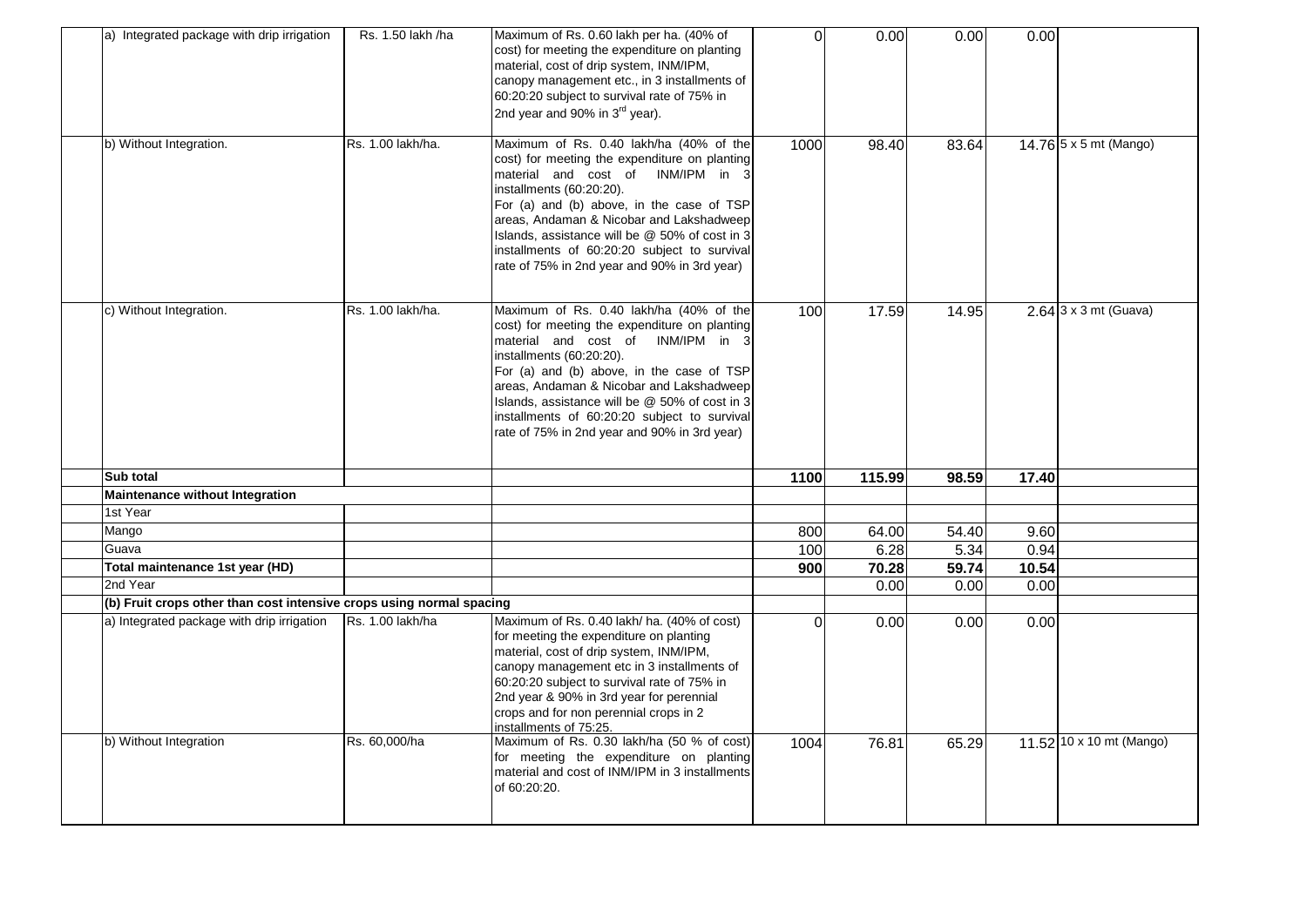|   | b) Without Integration                                       | Rs. 60,000/ha                                        | Maximum of Rs. 0.30 lakh/ha (50 % of cost)<br>for meeting the expenditure on planting<br>material and cost of INM/IPM in 3 installments<br>of 60:20:20.                                                                                                                  | 500    | 60.00  | 51.00  |       | $9.006 \times 6$ mt (Acid Lime) |
|---|--------------------------------------------------------------|------------------------------------------------------|--------------------------------------------------------------------------------------------------------------------------------------------------------------------------------------------------------------------------------------------------------------------------|--------|--------|--------|-------|---------------------------------|
|   | Sub total                                                    |                                                      |                                                                                                                                                                                                                                                                          | 1504   | 136.81 | 116.29 | 20.52 |                                 |
|   | <b>Maintenance without Integration</b>                       |                                                      |                                                                                                                                                                                                                                                                          |        |        |        |       |                                 |
|   | 1st Year                                                     |                                                      |                                                                                                                                                                                                                                                                          |        | 0.00   | 0.00   | 0.00  |                                 |
|   | Mango                                                        |                                                      |                                                                                                                                                                                                                                                                          | 1000   | 33.00  | 28.05  | 4.95  |                                 |
|   | Acid Lime                                                    |                                                      |                                                                                                                                                                                                                                                                          | 500    | 25.05  | 21.29  | 3.76  |                                 |
|   | Mandarine Orange                                             |                                                      |                                                                                                                                                                                                                                                                          | 100    | 10.00  | 8.50   | 1.50  |                                 |
|   | Sub total maintenance 1st year                               |                                                      |                                                                                                                                                                                                                                                                          | 1600   | 68.05  | 57.84  | 10.21 |                                 |
|   | 2nd Year                                                     |                                                      |                                                                                                                                                                                                                                                                          |        | 0.00   | 0.00   | 0.00  |                                 |
|   | Sub total maintenance 2nd year                               |                                                      |                                                                                                                                                                                                                                                                          |        |        |        |       |                                 |
|   |                                                              | Vegetable (For maximum area of 2 ha per beneficiary) |                                                                                                                                                                                                                                                                          |        |        |        |       |                                 |
|   | <b>Hybrid</b>                                                | Rs.50,000/ha                                         | 40% of cost in general areas                                                                                                                                                                                                                                             | 2000   | 400.00 | 340.00 | 60.00 |                                 |
|   | Sub-total                                                    |                                                      |                                                                                                                                                                                                                                                                          | 2000   | 400.00 | 340.00 | 60.00 |                                 |
| 3 | Flowers (For a maximum of 2 ha per beneficiary)              |                                                      |                                                                                                                                                                                                                                                                          |        |        |        |       |                                 |
|   | <b>Cut flowers</b>                                           |                                                      |                                                                                                                                                                                                                                                                          |        |        |        |       |                                 |
|   | <b>Small &amp; Marginal Farmers</b>                          | Rs. 1.00 lakh/ha                                     | 40% of cost                                                                                                                                                                                                                                                              | 0.0    | 0.00   | 0.00   | 0.00  |                                 |
|   | Other farmers                                                | do                                                   | 25% of the cost                                                                                                                                                                                                                                                          | 150.0  | 37.50  | 31.88  | 5.63  |                                 |
|   | <b>Bulbulous flowers</b>                                     |                                                      |                                                                                                                                                                                                                                                                          |        |        |        |       |                                 |
|   | <b>Small &amp; Marginal Farmers</b>                          | Rs. 1.50 lakh/ha                                     | 40 % of the cost                                                                                                                                                                                                                                                         | 0.0    | 0.00   | 0.00   | 0.00  |                                 |
|   | Other farmers                                                | do                                                   | 25% of cost                                                                                                                                                                                                                                                              | 500.0  | 187.50 | 159.38 | 28.13 |                                 |
|   | <b>Loose Flowers</b>                                         |                                                      |                                                                                                                                                                                                                                                                          |        |        |        |       |                                 |
|   | Small & Marginal Farmers                                     | Rs. 40,000/ha                                        | 40% of cost                                                                                                                                                                                                                                                              | 0.0    | 0.00   | 0.00   | 0.00  |                                 |
|   | Other farmers                                                | do                                                   | 25% of cost                                                                                                                                                                                                                                                              | 760.0  | 76.00  | 64.60  | 11.40 |                                 |
|   | <b>Sub-total flowers</b>                                     |                                                      |                                                                                                                                                                                                                                                                          | 1410.0 | 301.00 | 255.85 | 45.15 |                                 |
| 4 | Spices (For a maximum area of 4 ha per beneficiary)          |                                                      |                                                                                                                                                                                                                                                                          |        |        |        |       |                                 |
|   |                                                              |                                                      |                                                                                                                                                                                                                                                                          |        |        |        |       |                                 |
|   | Seed spice                                                   | Rs.30,000/ha                                         | Maximum of Rs. 12,000/- per ha. (40% of<br>cost) for meeting the expenditure on planting<br>material and cost of material for INM/IPM etc).                                                                                                                              | 1850   | 222.00 | 188.70 | 33.30 |                                 |
|   | Rhizomatic spices                                            | Rs.30,000/ha                                         | Maximum of Rs. 12,000/- per ha. (40% of<br>cost) for meeting the expenditure on planting<br>material and cost of material for INM/IPM etc).                                                                                                                              | 1100   | 132.00 | 112.20 | 19.80 |                                 |
|   | <b>Perennial spices</b><br>(black pepper)                    | Rs. 50,000/ha                                        | Maximum of Rs. 20,000/- per ha (@40% of<br>cost) for meeting the expenditure on planting<br>material and cost of material for INM/IPM etc.<br>For (i) and (ii) above, in the case of TSP<br>areas, Andaman and Lakshadweep Islands,<br>assistance will be @ 50% of cost. | 1050   | 210.00 | 178.50 | 31.50 |                                 |
|   | <b>Sub-total spices</b>                                      |                                                      |                                                                                                                                                                                                                                                                          | 4000   | 564.00 | 479.40 | 84.60 |                                 |
|   | Aromatic Plants (For a maximum area of 4 ha per beneficiary) |                                                      |                                                                                                                                                                                                                                                                          |        |        |        |       |                                 |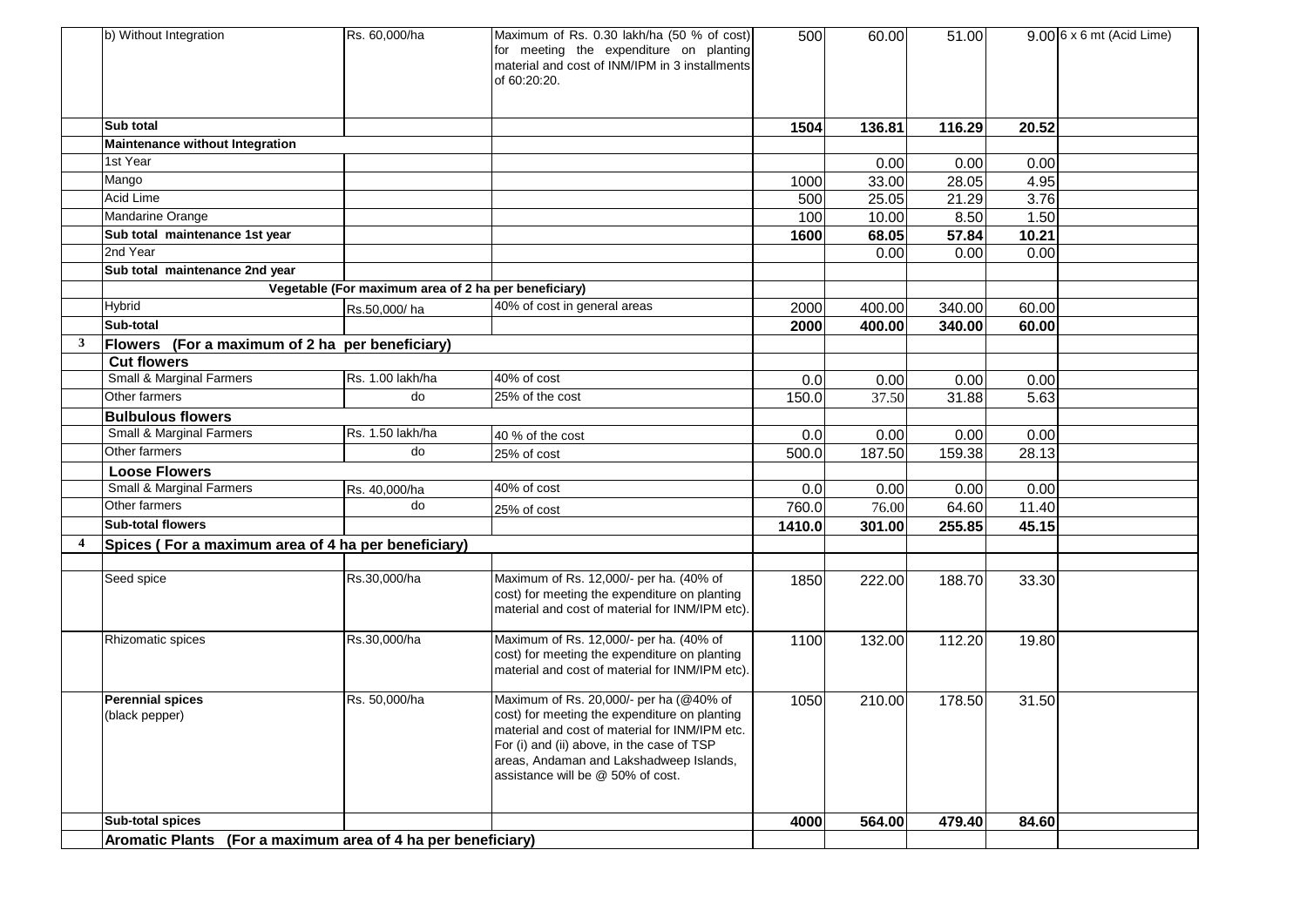| (a) Cost intensive aromatic plants                            | Rs. 1,00,000/ha    | 40% of cost, subject to a maximum of<br>Rs.40,000/- per ha, for meeting the<br>expenditure on planting material and cost of<br>material for INM/IPM etc.                                                                                                                                                                                                                                                                                                                       | 20.0  | 8.00   | 6.80   | 1.20  |  |
|---------------------------------------------------------------|--------------------|--------------------------------------------------------------------------------------------------------------------------------------------------------------------------------------------------------------------------------------------------------------------------------------------------------------------------------------------------------------------------------------------------------------------------------------------------------------------------------|-------|--------|--------|-------|--|
| (b) Other aromatic plants                                     | Rs. 40,000/ha      | 40% of cost, subject to a maximum of<br>Rs.16,000/- per ha, for meeting the<br>expenditure on planting material and cost of<br>material for INM/IPM etc.<br>For (i) and (ii) above, in the case of TSP<br>areas, Andaman & Nicobar and Lakshadweep<br>Islands, assistance will be @ 50% of cost.                                                                                                                                                                               | 150.0 | 24.00  | 20.40  | 3.60  |  |
| <b>Sub-total aromatics</b>                                    |                    |                                                                                                                                                                                                                                                                                                                                                                                                                                                                                | 170.0 | 32.00  | 27.20  | 4.80  |  |
| Plantation crops (For a maximum area of 4 ha per beneficiary) |                    |                                                                                                                                                                                                                                                                                                                                                                                                                                                                                |       |        |        |       |  |
| <b>Cashew</b>                                                 |                    |                                                                                                                                                                                                                                                                                                                                                                                                                                                                                |       |        |        |       |  |
| a) Integrated package with drip<br>irrigation                 | Rs. 1.00 lakh/ha   | Rs. 0.40 lakh per ha (40% of cost) for meeting<br>the expenditure on planting material and cost<br>of material for drip system, INM/IPM etc) in 3<br>installments of 60:20:20 subject to survival<br>rate of 50% in second year and 90% in third<br>year.                                                                                                                                                                                                                      |       | 0.00   | 0.00   | 0.00  |  |
| b) Without integration                                        | Rs. 50,000/ha      | Rs.0.20 lakh per ha (40 % of cost) for<br>meeting the expenditure on planting material<br>and cost of material for INM/IPM in 3<br>installments of 60:20:20 subject to survival<br>rate of 75% in second year and 90% in third<br>year for a maximum area of 4 ha per<br>beneficiary.<br>For $(a)$<br>and (b) above, in the case of TSP areas,<br>Andaman & Nicobar and Lakshadweep<br>Islands assistance will be @ 50% of cost in 3<br>installments.                          | 700   | 84.00  | 71.40  | 12.60 |  |
| Cocoa                                                         |                    |                                                                                                                                                                                                                                                                                                                                                                                                                                                                                |       |        |        |       |  |
| a) Integrated package with drip irrigation                    | Rs. 1.00 lakh/ha   | Rs. 0.40 lakh per ha (40% of cost) for meeting<br>the expenditure on planting material and cost<br>of material for drip system, INM/IPM etc) in 3<br>installments of 60:20:20 subject to survival<br>rate of 50% in second year and 90% in third<br>year.                                                                                                                                                                                                                      |       | 0.00   | 0.00   | 0.00  |  |
| b) Without integration                                        | Rs. 50,000/ha      | Rs.0.20 lakh per ha (40 % of cost) for<br>meeting the expenditure on planting material<br>and cost of material for INM/IPM in 3<br>installments of 60:20:20 subject to survival<br>rate of 75% in second year and 90% in third<br>year for a maximum area of 4 ha per<br>beneficiary.<br>For $(a)$<br>and (b) above, in the case of NE and<br>Himalayan States, TSP areas, Andaman &<br>Nicobar and Lakshadweep Islands assistance<br>will be @ 50% of cost in 3 installments. | 1000  | 120.00 | 102.00 | 18.00 |  |
| Sub-total                                                     |                    |                                                                                                                                                                                                                                                                                                                                                                                                                                                                                | 1700  | 204.00 | 173.40 | 30.60 |  |
|                                                               | Maintenance I year |                                                                                                                                                                                                                                                                                                                                                                                                                                                                                |       |        |        |       |  |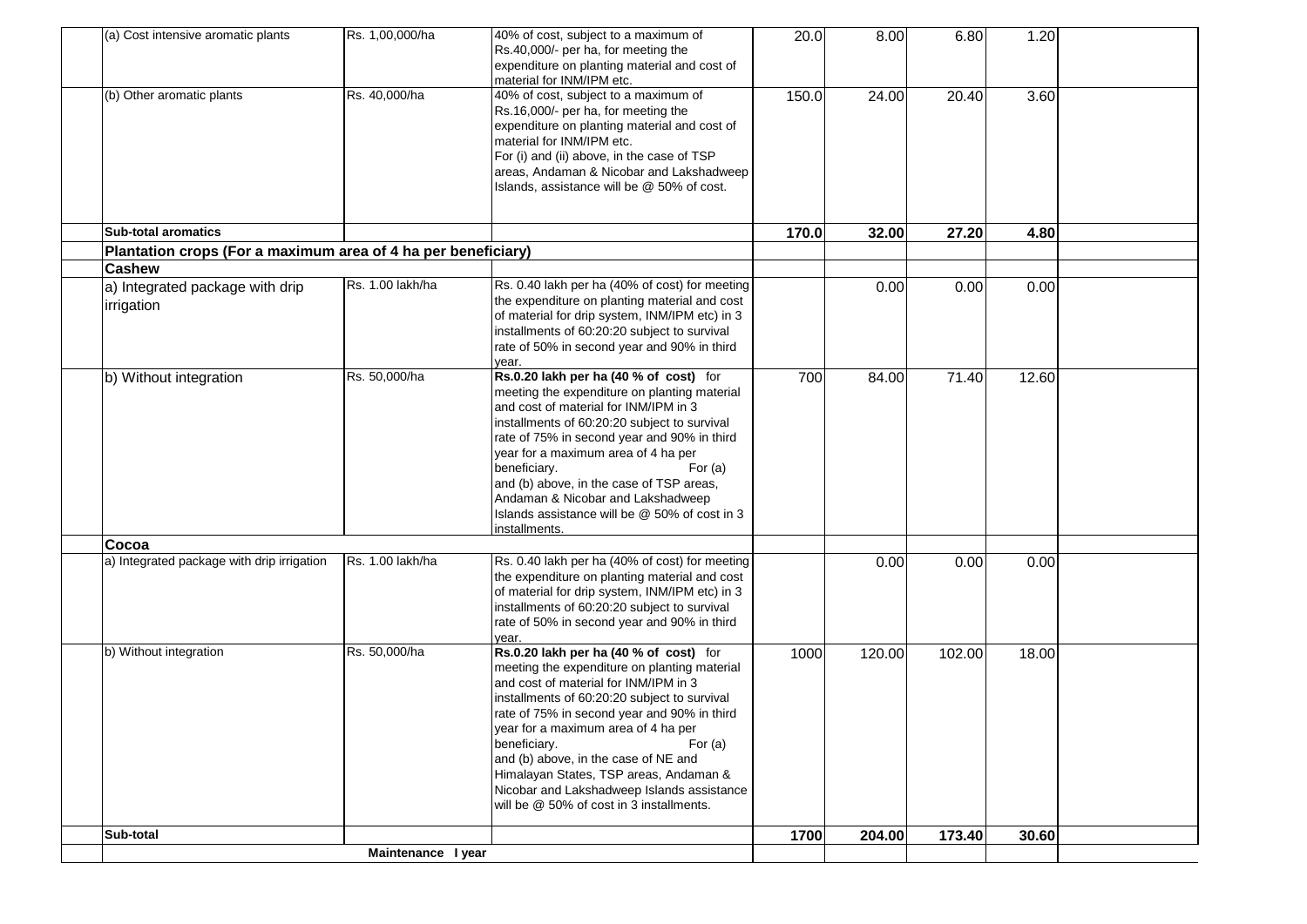| Cashew                                                                                      | Rs. 40,000ha         | Maximum of Rs. 20,000/- per ha (50% of cost<br>for meeting the expenditure on planting<br>material and cost of material for INM/IPM etc)<br>in 3 installments of 60:20:20 subject to<br>survival rate of 75% in second year and 90%<br>in third year for a maximum area of 4 ha | 860      | 34.40   | 29.24   | 5.16   |                                                                                                                                                          |
|---------------------------------------------------------------------------------------------|----------------------|---------------------------------------------------------------------------------------------------------------------------------------------------------------------------------------------------------------------------------------------------------------------------------|----------|---------|---------|--------|----------------------------------------------------------------------------------------------------------------------------------------------------------|
| Cocoa                                                                                       | Rs. 40,000ha         | Maximum of Rs. 20,000/- per ha (50% of cost<br>for meeting the expenditure on planting<br>material and cost of material for INM/IPM etc)<br>in 3 installments of 60:20:20 subject to<br>survival rate of 75% in second year and 90%<br>in third year for a maximum area of 4 ha | 740      | 29.60   | 25.16   | 4.44   |                                                                                                                                                          |
| Cocoa inter Crop in Arecanut Gardens                                                        | Rs. 40,000ha         | Maximum of Rs. 20,000/- per ha (50% of cost<br>for meeting the expenditure on planting<br>material and cost of material for INM/IPM etc)<br>in 3 installments of 60:20:20 subject to<br>survival rate of 75% in second year and 90%<br>in third year for a maximum area of 4 ha |          | 0.00    | 0.00    | 0.00   |                                                                                                                                                          |
| Sub-total maintenance 1st year                                                              |                      |                                                                                                                                                                                                                                                                                 | 1600.0   | 64.00   | 54.40   | 9.60   |                                                                                                                                                          |
|                                                                                             | Maintenance II year  |                                                                                                                                                                                                                                                                                 |          |         |         |        |                                                                                                                                                          |
| Cashew                                                                                      | do                   | do                                                                                                                                                                                                                                                                              |          | 0.00    | 0.00    | 0.00   |                                                                                                                                                          |
| Cocoa                                                                                       | do                   | do                                                                                                                                                                                                                                                                              |          | 0.00    | 0.00    | 0.00   |                                                                                                                                                          |
| Sub-total maintenance 2nd year                                                              |                      |                                                                                                                                                                                                                                                                                 | 0.0      | 0.00    | 0.00    | 0.00   |                                                                                                                                                          |
| <b>Grand Total Area Expansion</b>                                                           |                      |                                                                                                                                                                                                                                                                                 | 13034.00 | 2085.31 | 1772.52 | 312.80 |                                                                                                                                                          |
| <b>Grand Total maintenance</b>                                                              |                      |                                                                                                                                                                                                                                                                                 | 4150.00  | 207.33  | 176.23  | 31.10  |                                                                                                                                                          |
| <b>Mushrooms</b>                                                                            |                      |                                                                                                                                                                                                                                                                                 |          |         |         |        |                                                                                                                                                          |
| <b>Production unit</b>                                                                      |                      |                                                                                                                                                                                                                                                                                 |          |         |         |        |                                                                                                                                                          |
| <b>Public Sector</b>                                                                        | Rs. 20.00 lakh/ unit | 100% of the cost.                                                                                                                                                                                                                                                               |          | 0.00    | 0.00    | 0.00   |                                                                                                                                                          |
| <b>Private Sector</b>                                                                       | Rs. 20.00 lakh/ unit | 40% of cost for private sector, for meeting the<br>expenditure on infrastructure, as credit linked<br>back ended subsidy.                                                                                                                                                       | 1.0      | 8.00    | 6.80    |        | 1.20 Minutes of SLEC meeting to<br>be submitted along with<br>details of<br>beneficiareis,<br>locaiton, bank loan etc to<br>facilitate release of funds. |
| Spawn making unit                                                                           |                      |                                                                                                                                                                                                                                                                                 |          |         |         |        |                                                                                                                                                          |
| <b>Public Sector</b>                                                                        | Rs. 15 lakh/ unit    | 100% of the cost.                                                                                                                                                                                                                                                               |          | 0.00    | 0.00    | 0.00   |                                                                                                                                                          |
| <b>Private Sector</b>                                                                       | Rs. 15 lakh/ unit    | 40% of cost for private sector, for meeting the<br>expenditure on infrastructure, as credit linked<br>back ended subsidy.                                                                                                                                                       |          | 0.00    | 0.00    | 0.00   |                                                                                                                                                          |
| <b>Compost making unit</b>                                                                  |                      |                                                                                                                                                                                                                                                                                 |          |         |         |        |                                                                                                                                                          |
| <b>Public Sector</b>                                                                        | Rs. 20.00 lakh/ unit | 100% of the cost.                                                                                                                                                                                                                                                               |          | 0.00    | 0.00    | 0.00   |                                                                                                                                                          |
| <b>Private Sector</b>                                                                       | Rs. 20.00 lakh/ unit | 40% of cost for private sector, for meeting the<br>expenditure on infrastructure, as credit linked<br>back ended subsidy.                                                                                                                                                       |          | 0.00    | 0.00    | 0.00   |                                                                                                                                                          |
| <b>Sub-total mushrooms</b>                                                                  |                      |                                                                                                                                                                                                                                                                                 | 1.00     | 8.00    | 6.80    | 1.20   |                                                                                                                                                          |
| Rejuvenation/replacement of senile<br>5<br>plantation including Canopy management.<br>Mango | Rs. 40,000/ha        | 50% of the total cost subject to a maximum of<br>Rs. 20,000/ha limited to two ha per<br>beneficiary.                                                                                                                                                                            | 2400     | 480.00  | 408.00  |        | 72.00 To be implemented as per<br>guidelines circulated                                                                                                  |
| Sub-total                                                                                   |                      |                                                                                                                                                                                                                                                                                 | 2400     | 480.00  | 408.00  | 72.00  |                                                                                                                                                          |
| <b>Creation of Water resources</b>                                                          |                      |                                                                                                                                                                                                                                                                                 |          |         |         |        |                                                                                                                                                          |
| <b>Community tanks</b>                                                                      |                      |                                                                                                                                                                                                                                                                                 |          |         |         |        |                                                                                                                                                          |
|                                                                                             |                      | i) Community tanks/on farm ponds/on farm water reservoirs with use of plastic/RCC lining -                                                                                                                                                                                      |          |         |         |        |                                                                                                                                                          |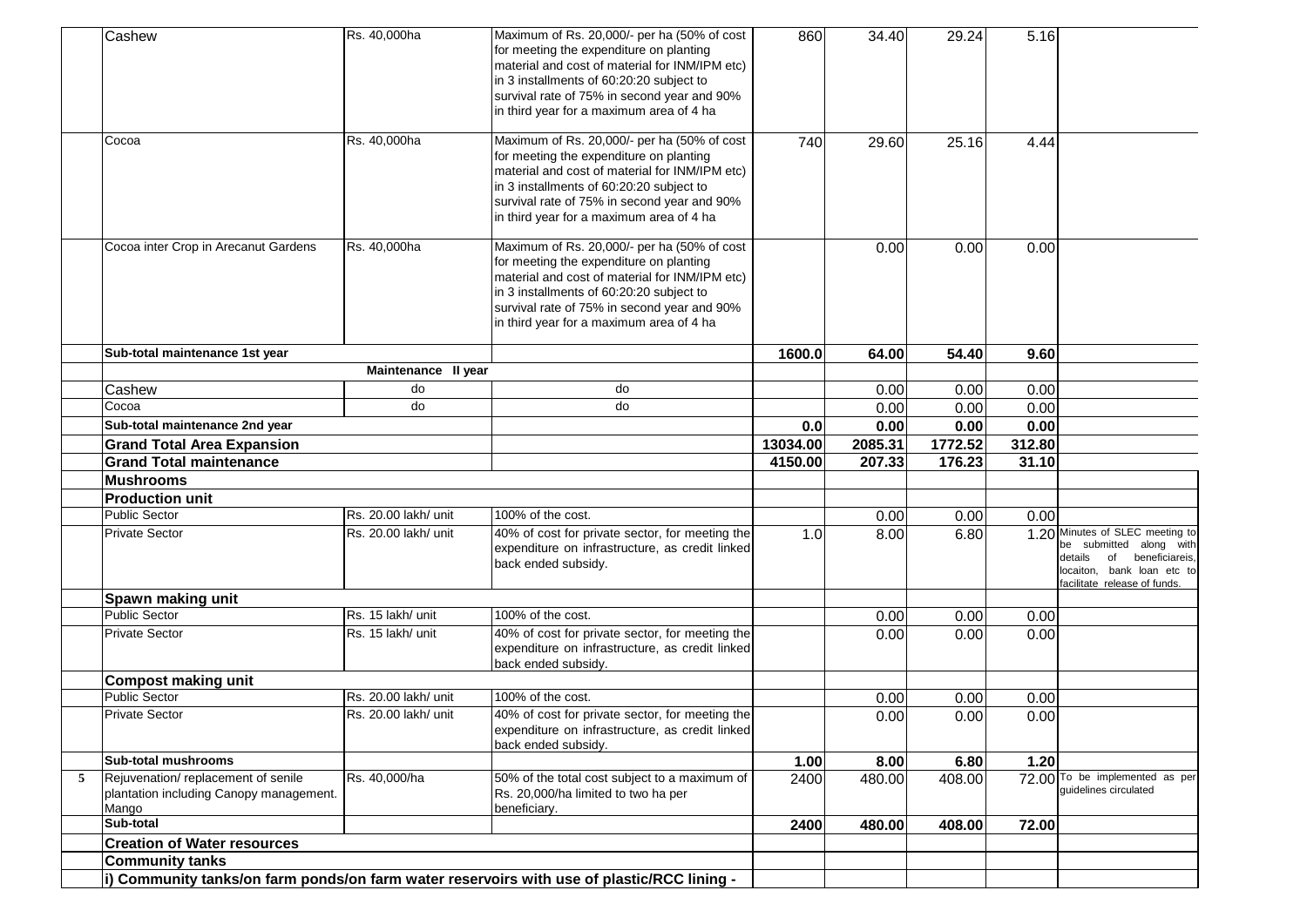|   | Community tanks/on farm ponds/on farm water reservoirs with use of plastic/RCC lining |                                                 |                                                                                              |                 |         |         |        |                                                                                                                                                |
|---|---------------------------------------------------------------------------------------|-------------------------------------------------|----------------------------------------------------------------------------------------------|-----------------|---------|---------|--------|------------------------------------------------------------------------------------------------------------------------------------------------|
|   | Plain areas                                                                           | Rs. 20.00 lakh in plain<br>areas                | 100% of cost for 10 ha command                                                               |                 | 0.0     | 0.0     | 0.0    |                                                                                                                                                |
|   | Hilly areas.                                                                          | areas.                                          | Rs. 25 lakh/ unit for Hilly 100% of cost for 10 ha command                                   | 0               | 0.00    | 0.00    | 0.00   |                                                                                                                                                |
|   | ii) Water harvesting system for individuals- for storage of water in 20mx20mx3m       |                                                 |                                                                                              |                 |         |         |        |                                                                                                                                                |
|   | Plain areas                                                                           |                                                 | Rs. 1.50 lakh/unit in plain 50% of cost. Maintenance to be ensured by                        | 10 <sup>1</sup> | 7.5     | 6.4     | 1.1    |                                                                                                                                                |
|   |                                                                                       | areas and                                       | the beneficiary.                                                                             |                 |         |         |        |                                                                                                                                                |
|   | Hilly areas.                                                                          | areas                                           | Rs. 1.80 lakh/unit in hilly 50% of cost. Maintenance to be ensured by<br>the beneficiary.    | $\Omega$        | 0.00    | 0.00    | 0.00   |                                                                                                                                                |
|   | Sub-total                                                                             |                                                 |                                                                                              | 10              | 7.50    | 6.38    | 1.13   |                                                                                                                                                |
| 5 |                                                                                       | <b>Protected cultivation</b>                    |                                                                                              |                 |         |         |        |                                                                                                                                                |
|   | a) Green House structure (Area in ha)                                                 |                                                 |                                                                                              |                 |         |         |        |                                                                                                                                                |
|   | Fan & Pad system                                                                      | area 500 Sq. m)                                 | Rs. 1650/Sq.m (up to 50% of cost for a maximum area of 4000 sq.<br>m per beneficiary.        |                 | 0.00    | 0.00    |        | 0.00 Minutes of SLEC meeting to<br>be submitted along with<br>details of<br>beneficiareis,<br>locaiton, etc to facilitate<br>release of funds. |
|   | Fan & Pad system                                                                      | Sq.m up to 1008 Sqm)                            | Rs. 1465/Sq. m (>500 50% of cost for a maximum area of 4000 sq.<br>m per beneficiary.        |                 | 0.00    | 0.00    | 0.00   |                                                                                                                                                |
|   | Fan & Pad system                                                                      | Sq. m up to 2080 Sq.m)   m per beneficiary.     | Rs. 1420/Sq. m (>1008 50% of cost for a maximum area of 4000 sq.                             |                 | 0.00    | 0.00    | 0.00   |                                                                                                                                                |
|   | Fan & Pad system                                                                      | Sq. m upto 4000 Sq.m)                           | Rs. 1400/Sq. m (>2080 50% of cost for a maximum area of 4000 sq.<br>m per beneficiary.       |                 | 0.00    | 0.00    | 0.00   |                                                                                                                                                |
|   | (b) Naturally ventilated system                                                       |                                                 |                                                                                              |                 |         |         |        |                                                                                                                                                |
|   | (i) Tubular structur                                                                  | Rs.1060/Sq.m                                    | 50% of the cost limited to 4000 Sq.m per<br>beneficiary.                                     |                 | 0.00    | 0.00    | 0.00   |                                                                                                                                                |
|   | (i) Tubular structur                                                                  | Rs. 935/Sq.m (>500 Sq.<br>m up to 1008 Sq. m)   | 50% of the cost limited to 4000 Sq.m per<br>beneficiary.                                     | 15.00           | 701.25  | 596.06  | 105.19 |                                                                                                                                                |
|   | (i) Tubular structur                                                                  | Rs. 890/Sq. m (>1008<br>Sq.m up to 2080 Sq. m)  | 50% of the cost limited to 4000 Sq.m per<br>beneficiary.                                     | 15.00           | 667.50  | 567.38  | 100.13 |                                                                                                                                                |
|   | (i) Tubular structur                                                                  | Rs. 844/Sq. m (>2080<br>Sq. m up to 4000 Sq. m) | 50% of the cost limited to 4000 Sq.m per<br>beneficiary.                                     | 15.00           | 633.00  | 538.05  | 94.95  |                                                                                                                                                |
|   | ii) Wooden structure                                                                  | Rs. 540/Sq. m                                   | 50% of the cost limited to 20 units (each unit<br>not to exceed 200 Sq.m per beneficiary).   |                 | 0.00    | 0.00    | 0.00   |                                                                                                                                                |
|   | ii) Wooden structure                                                                  | Rs. 621/Sq. m for hilly<br>areas                | 50% of the cost limited to 20 units (each unit<br>not to exceed 200 Sq.m per beneficiary).   |                 | 0.00    | 0.00    | 0.00   |                                                                                                                                                |
|   | iii) Bamboo structure                                                                 | Rs. 450/Sq. m                                   | 50% of the cost limited to 20 units (each unit<br>should not exceed 200 Sqm per beneficiary. |                 | 0.00    | 0.00    | 0.00   |                                                                                                                                                |
|   | iii) Bamboo structure                                                                 | Rs. 518/Sq. m for hilly<br>areas                | 50% of the cost limited to 20 units (each unit<br>should not exceed 200 Sqm per beneficiary. |                 | 0.00    | 0.00    | 0.00   |                                                                                                                                                |
|   | Sub total NV                                                                          |                                                 |                                                                                              | 45.00           | 2001.75 | 1701.49 | 300.26 |                                                                                                                                                |
|   | c) Plastic Mulching                                                                   |                                                 |                                                                                              |                 |         |         |        |                                                                                                                                                |
|   | <b>Plastic Mulching</b>                                                               | Rs. 32,000/ha                                   | 50% of the total cost limited to 2 ha per<br>beneficiary.                                    | 1000            | 160.00  | 136.00  | 24.00  |                                                                                                                                                |
|   | <b>Plastic Mulching</b>                                                               | Rs. 36,800/ha for hilly<br>areas                | 50% of the total cost limited to 2 ha per<br>beneficiary.                                    |                 | 0.00    | 0.00    | 0.00   |                                                                                                                                                |
|   | Sub total PM                                                                          |                                                 |                                                                                              | 1000.00         | 160.00  | 136.00  | 24.00  |                                                                                                                                                |
|   | d) Shade Net House                                                                    |                                                 |                                                                                              |                 |         |         |        |                                                                                                                                                |
|   | i) Tubular structure                                                                  | Rs. 710/Sq.m                                    | 50% of cost limited to 4000 Sq.m per<br>beneficiary.                                         | 5.00            | 177.50  | 150.88  | 26.63  |                                                                                                                                                |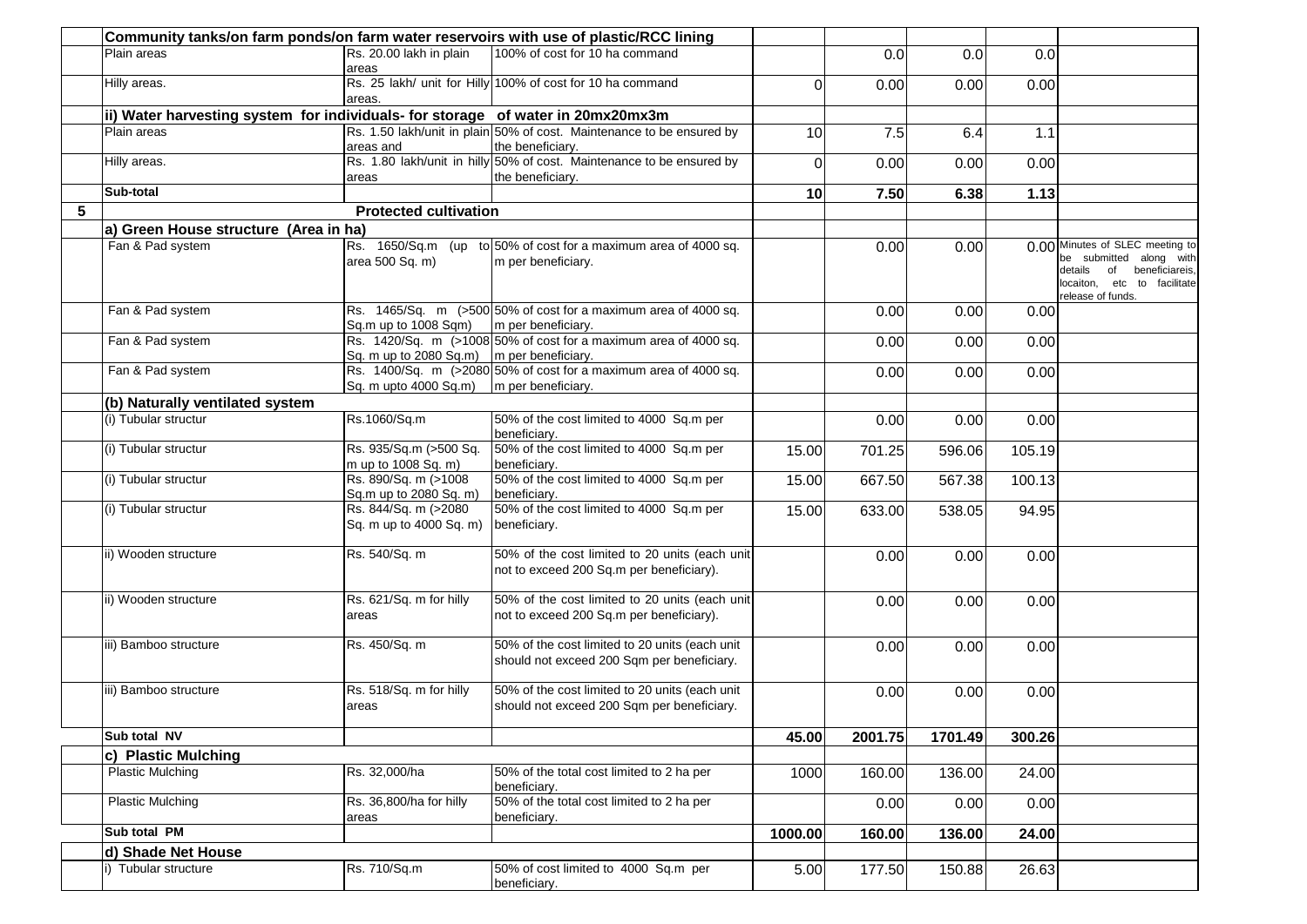|   | i) Tubular structure                                                                                       | Rs. 816/Sq.m for hilly<br>areas  | 50% of cost limited to 4000 Sq.m per<br>beneficiary.                                          |         | 0.00    | 0.00    | 0.00      |                                                                                                                                             |
|---|------------------------------------------------------------------------------------------------------------|----------------------------------|-----------------------------------------------------------------------------------------------|---------|---------|---------|-----------|---------------------------------------------------------------------------------------------------------------------------------------------|
|   | ii) Wooden structure                                                                                       | Rs. 492/Sq.m                     | 50% of cost limited to 20 units<br>(each unit<br>not to exceed 200 Sq.m) per beneficiary.     |         | 0.00    | 0.00    | 0.00      |                                                                                                                                             |
|   | ii) Wooden structure                                                                                       | Rs. 566/Sq.m for hilly<br>areas  | 50% of cost limited to 20 units<br>(each unit<br>not to exceed 200 Sq.m ) per beneficiary.    |         | 0.00    | 0.00    | 0.00      |                                                                                                                                             |
|   | iii) Bamboo structure                                                                                      | Rs.360/Sq.m                      | 50% of cost limited to 20 units (each unit not<br>to exceed<br>200 sq. m) per<br>beneficiary. |         | 0.00    | 0.00    | 0.00      |                                                                                                                                             |
|   | iii) Bamboo structure                                                                                      | Rs. 414/Sq. m for hilly<br>areas | 50% of cost limited to 20 units (each unit not<br>to exceed<br>200 sq. m) per<br>beneficiarv. |         | 0.00    | 0.00    | 0.00      |                                                                                                                                             |
|   | <b>Plastic Tunnels</b>                                                                                     | Rs. 60/Sq.m                      | 50% of cost limited 1000 sq. m per<br>beneficiary.                                            |         | 3.00    | 2.55    | 0.45      |                                                                                                                                             |
|   | <b>Plastic Tunnels</b>                                                                                     | Rs.75/Sq.m for hilly<br>areas.   | 50% of cost limited 1000 sq. m per<br>beneficiary.                                            |         | 0.00    | 0.00    | 0.00      |                                                                                                                                             |
|   | Walk in tunnels                                                                                            | Rs. 600/ Sq.m                    | 50% of the cost limited to 4000 sq.m. (each<br>unit not to exceed 800 Sq. m per beneficiary). |         | 15.00   | 12.75   | 2.25      |                                                                                                                                             |
|   | e) Anti Bird/Anti Hail Nets                                                                                | Rs.35/- per Sq.m                 | 50% of cost limited to 5000 Sq.m per<br>beneficiary.                                          | 10      | 17.50   | 14.88   | 2.63      |                                                                                                                                             |
|   | f) Cost of planting material & cultivation Rs.140/Sq. m<br>of high value vegetables grown in<br>poly house |                                  | 50% of cost limited to 4000 Sq.m per<br>beneficiary.                                          | 10      | 70.00   | 59.50   | 10.50     |                                                                                                                                             |
|   | g) Cost of planting material &<br>cultivation of Orchid & Anthurium<br>under poly house/shade net house.   | Rs. 700/Sq.m                     | 50% of cost limited to 4000 Sq. m per<br>beneficiary.                                         | 0.4     | 14.00   | 11.90   | 2.10      |                                                                                                                                             |
|   | h) Cost of planting material &<br>cultivation of Carnation & Gerbera<br>under poly house/shade net house.  | Rs. 610/Sq.m                     | 50% of cost limited to 4000 Sq. m per<br>beneficiary.                                         | 5       | 152.50  | 129.63  | 22.88     |                                                                                                                                             |
|   | i) Cost of planting material &<br>cultivation of Rose and lilum under poly<br>house/shade net house        | Rs. 426/Sq.m                     | 50% of cost limited to 4000 Sq. m per<br>beneficiary.                                         | 5       | 106.50  | 90.53   | 15.98     |                                                                                                                                             |
|   | Sub-total                                                                                                  |                                  |                                                                                               | 36.90   | 556.00  | 472.60  | 83.40     |                                                                                                                                             |
|   | total protected cultivation                                                                                |                                  |                                                                                               | 1081.90 | 2717.75 | 2310.09 | 407.66    |                                                                                                                                             |
| 6 | Promotion of Integrated Nutrient Management(INM)/ Integrated Pest Management (IPM)                         |                                  |                                                                                               |         |         |         |           |                                                                                                                                             |
|   | Promotion of IPM                                                                                           | Rs. 4000/ha                      | 30% of cost subject to a maximum of Rs<br>1200/ha limited to 4.00 ha/ beneficiary.            | 2000    | 24.00   | 20.40   |           | 3.60 To be need based and taken<br>up after identifying problem<br>of pest / disease and nutrient<br>deficiency.                            |
|   | Promotion of INM                                                                                           | Rs. 4000/ha                      | 30% of cost subject to a maximum of Rs<br>1200/ha limited to 4.00 ha/ beneficiary.            |         | 0.00    | 0.00    | $0.00$ do |                                                                                                                                             |
|   | Disease forecasting unit (PSUs)                                                                            | Rs. 6.00 lakh/unit               | 100 % of costs.                                                                               |         | 0.00    | 0.00    | 0.00      |                                                                                                                                             |
|   | <b>Bio control lab</b>                                                                                     |                                  |                                                                                               |         |         |         |           |                                                                                                                                             |
|   | a) Public Sector                                                                                           | Rs. 90.00 lakh/unit              | 100% to Public sector                                                                         |         | 0.00    | 0.0     |           | 0.0 Project to be submitted                                                                                                                 |
|   | b) Private Sector                                                                                          | Rs. 90.00 lakh/unit              | 50% to private sector.                                                                        |         | 0.00    | 0.0     | 0.0       |                                                                                                                                             |
|   | <b>Plant Health Clinic</b>                                                                                 |                                  |                                                                                               |         |         |         |           |                                                                                                                                             |
|   | a) Public Sector                                                                                           | Rs. 25.00 lakhs/unit             | 100% to Public sector                                                                         |         | 0.00    | 0.00    |           | 0.00 Minutes of SLEC meeting to<br>be submitted along with<br>details of beneficiareis,<br>locaiton, etc to facilitate<br>release of funds. |
|   | b) Private Sector                                                                                          | Rs. 25.00 lakhs/unit             | 50% to private sector.                                                                        |         | 0.00    | 0.0     |           | 0.0 Project to be submitted                                                                                                                 |
|   | Leaf /Tissue analysis lab                                                                                  |                                  |                                                                                               |         |         |         |           |                                                                                                                                             |
|   | a) Public Sector                                                                                           | Rs. 25.00 lakhs/unit             | 100% to Public sector                                                                         |         | 0.00    | 0.00    |           | 0.00 Project to be submitted                                                                                                                |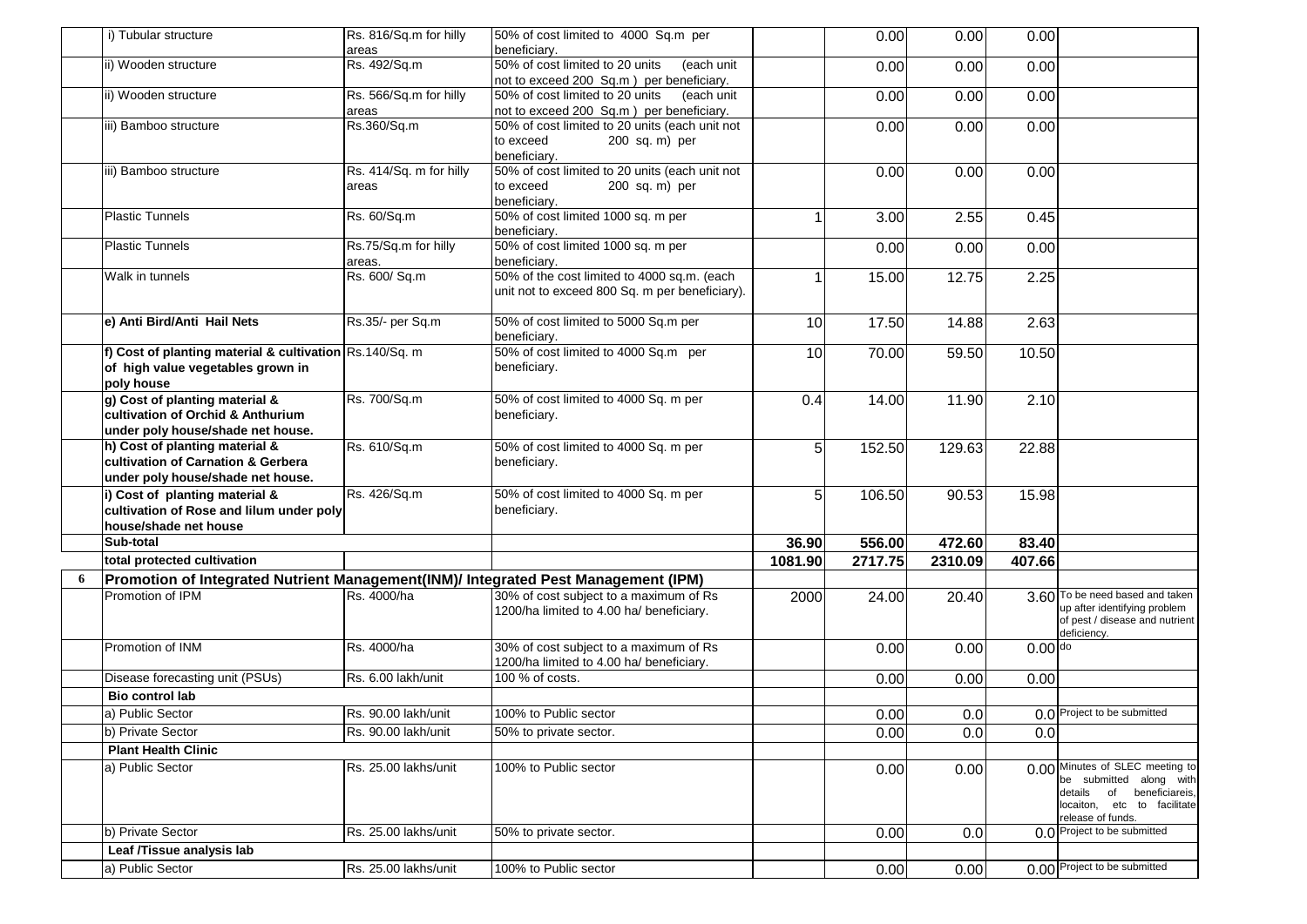|   | b) Private Sector                                                                                 | Rs. 25.00 lakhs/unit                                                                      | 50% to private sector.                                                                                                                                                                                                                                                      |                | 0.00   | 0.00   | 0.00  |                                                                                            |
|---|---------------------------------------------------------------------------------------------------|-------------------------------------------------------------------------------------------|-----------------------------------------------------------------------------------------------------------------------------------------------------------------------------------------------------------------------------------------------------------------------------|----------------|--------|--------|-------|--------------------------------------------------------------------------------------------|
|   | Sub-total INM / IPM                                                                               |                                                                                           |                                                                                                                                                                                                                                                                             | 2000           | 24.00  | 20.40  | 3.60  |                                                                                            |
|   | <b>Adoption Organic Farming</b>                                                                   |                                                                                           |                                                                                                                                                                                                                                                                             |                |        |        |       |                                                                                            |
|   | (i) Adoption of Organic Farming. 1st Year<br>(ha)                                                 | Rs. 20,000/ha                                                                             | 50% of cost limited to Rs.10000/ha for a<br>maximum area of 4 ha. per beneficiary,<br>spread over a period of 3 years involving an<br>assistance of Rs.4000/- in first year and<br>Rs.3000/- each in second & third year. The<br>programme to be linked with certification. | 4000           | 160.00 | 136.00 |       | 24.00 Project to be submitted                                                              |
|   | 2nd Year                                                                                          | Rs. 20,000/ha                                                                             | 50% of cost limited to Rs.10000/ha for a<br>maximum area of 4 ha. per beneficiary,<br>spread over a period of 3 years involving an<br>assistance of Rs.4000/- in first year and<br>Rs.3000/- each in second & third year. The<br>programme to be linked with certification. | 1000           | 30.00  | 25.50  | 4.50  |                                                                                            |
|   | 3rd Year                                                                                          | Rs. 20,000/ha                                                                             | 50% of cost limited to Rs.10000/ha for a<br>maximum area of 4 ha. per beneficiary,<br>spread over a period of 3 years involving an<br>assistance of Rs.4000/- in first year and<br>Rs.3000/- each in second & third year. The<br>programme to be linked with certification. |                | 0.00   | 0.00   | 0.00  |                                                                                            |
|   | (ii) Organic Certification (no)                                                                   |                                                                                           |                                                                                                                                                                                                                                                                             |                |        |        |       |                                                                                            |
|   | 1st Year (ha)                                                                                     | Project based                                                                             | Rs. 5 lakh for a cluster of 50 ha which will<br>include Rs.1.50 lakh in first year, Rs. 1.50<br>lakh in second year and Rs. 2.00 lakh in third<br>year.                                                                                                                     | 80             | 120.00 | 102.00 |       | 18.00 Project to be submitted                                                              |
|   | 2nd Year                                                                                          | Project based                                                                             | Rs. 5 lakh for a cluster of 50 ha which will<br>include Rs.1.50 lakh in first year, Rs. 1.50<br>lakh in second year and Rs. 2.00 lakh in third<br>year.                                                                                                                     | 20             | 30.00  | 25.50  | 4.50  |                                                                                            |
|   | 3rd Year                                                                                          | Project based                                                                             | Rs. 5 lakh for a cluster of 50 ha which will<br>include Rs.1.50 lakh in first year, Rs. 1.50<br>lakh in second year and Rs. 2.00 lakh in third<br>year.                                                                                                                     |                | 0.00   | 0.00   | 0.00  |                                                                                            |
|   | iii) Vermi compost Units /organic input production unit                                           |                                                                                           |                                                                                                                                                                                                                                                                             |                |        |        |       |                                                                                            |
|   | i) Vermi compost Units                                                                            | Rs.1,00,000/ unit for<br>permanent structure and<br>Rs. 16,000/unit for HDPE<br>Vermibed. | 50% of cost conforming to the size of the unit<br>of 30'x8'x2.5' dimension of permanent<br>structure to be administered on pro-rata basis.<br>50% of cost conforming to the size of 96 cft<br>(12'x4'x2') and IS 15907:2010 to be<br>administered on pro-rata basis.        | 120            | 60.00  | 51.00  |       | 9.00 Designs para meter of HDPE<br>beds will conformer to BIS<br>standards (IS 15907:2010) |
|   | ii) Vermibeds                                                                                     | do                                                                                        | do                                                                                                                                                                                                                                                                          | 250            | 20.00  | 17.00  | 3.00  |                                                                                            |
|   | Sub-total                                                                                         |                                                                                           |                                                                                                                                                                                                                                                                             | 4000.00        | 420.00 | 357.00 | 63.00 |                                                                                            |
|   | <b>Certification for Good Agricultural</b><br><b>Practices (GAP), Including</b><br>infrastructure | Rs. 10,000/ha                                                                             | 50% of the cost for maximum of<br>4ha/beneficiary.                                                                                                                                                                                                                          |                | 0.00   | 0.00   | 0.00  |                                                                                            |
|   | <b>Centre of Excellence for Horticulture</b>                                                      | Rs.1000.00 lakh/ centre                                                                   | 100% of cost to public sector. This can be<br>established through bi-lateral co-operation<br>also.                                                                                                                                                                          | 2 <sup>1</sup> | 900.00 | 765.00 |       | 135.00 Project to be submitted                                                             |
| 8 | Pollination support through beekeeping                                                            |                                                                                           |                                                                                                                                                                                                                                                                             |                |        |        |       |                                                                                            |
|   | Production of nucleus stock (Public sector) Rs. 20.00 lakh                                        |                                                                                           | 100% of the cost.                                                                                                                                                                                                                                                           |                | 0.00   | 0.00   | 0.00  |                                                                                            |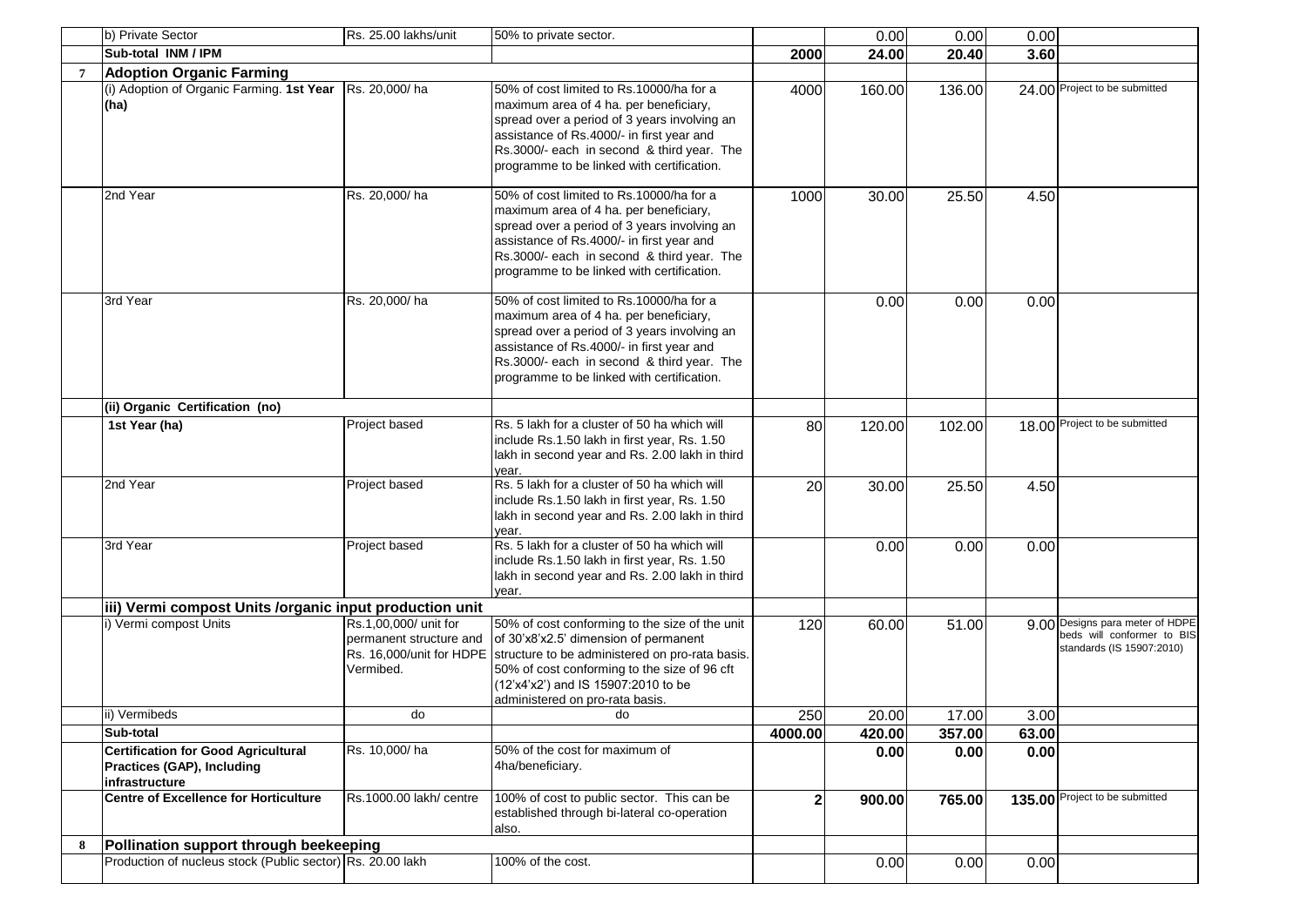| Production of bee colonies by bee                                                            | Rs. 10.00 lakh                | 40% of cost for producing min. of 2000                                                                                                                                                                                                                              |          | 0.00   | 0.00   | 0.00 |                                                         |
|----------------------------------------------------------------------------------------------|-------------------------------|---------------------------------------------------------------------------------------------------------------------------------------------------------------------------------------------------------------------------------------------------------------------|----------|--------|--------|------|---------------------------------------------------------|
| breeder                                                                                      |                               | colonies / year<br>40% of cost limited to 50 colonies /                                                                                                                                                                                                             |          |        |        |      |                                                         |
| Honey bee colony                                                                             | Rs.2000/colony of 8<br>frames | beneficiary.                                                                                                                                                                                                                                                        | 2000     | 16.00  | 13.60  | 2.40 |                                                         |
| <b>Hives</b>                                                                                 | Rs 2000/ per hive.            | 40% of cost limited to 50 colonies /<br>beneficiary.                                                                                                                                                                                                                | 2000     | 16.00  | 13.60  | 2.40 |                                                         |
| Equipment including honey extractor (4<br>frame), food grade container (30 kg), net,<br>etc. | Rs. 20,000/set                | 40% of the cost limited to one set per<br>beneficiary.                                                                                                                                                                                                              | 100      | 8.00   | 6.80   | 1.20 |                                                         |
| Sub-total                                                                                    |                               |                                                                                                                                                                                                                                                                     | 2000     | 40.00  | 34.00  | 6.00 |                                                         |
| <b>Horticulture Mechanization</b>                                                            |                               |                                                                                                                                                                                                                                                                     |          |        |        |      |                                                         |
| i) Tractor (upto 20 PTO HP)                                                                  | 3.00 lakh/unit                | 25% of cost, subject to a maximum of Rs.<br>0.75 lakh/unit for general category farmers,<br>and in the case if SC, ST, Small & Marginal<br>famers, women farmers and beneficiaries in<br>NE states, 35% of cost, subject to a<br>maximum of Rs. 1.00 lakh per unit. | 120      | 90.00  | 76.50  |      | 13.50 In lieus of Power machines<br>(upto 20 bhp)       |
| i) Tractor (upto 20 PTO HP)                                                                  | 3.00 lakh/unit                | 25% of cost, subject to a maximum of Rs.<br>0.75 lakh/unit for general category farmers,<br>and in the case if SC, ST, Small & Marginal<br>famers, women farmers and beneficiaries in<br>NE states, 35% of cost, subject to a<br>maximum of Rs. 1.00 lakh per unit. |          | 0.00   | 0.00   | 0.00 |                                                         |
| ii) Power Tiller                                                                             |                               |                                                                                                                                                                                                                                                                     |          |        |        |      |                                                         |
| a) Power tiller (below 8 BHP)                                                                | 1.00 lakh per unit            | Subject to a maximum of Rs.0.40 lakh/unit for<br>general category farmers, and in the case if<br>SC, ST, Small & Marginal farmers, women<br>farmers and beneficiaries in NE states,<br>subject of a maximum of Rs. 0.50 lakh/unit.                                  | 500      | 200.00 | 170.00 |      | 30.00 In lieus of Power/ hydraulic<br>operated machines |
| a) Power tiller (below 8 BHP)                                                                | 1.00 lakh per unit            | Subject to a maximum of Rs.0.40 lakh/unit for<br>general category farmers, and in the case if<br>SC, ST, Small & Marginal farmers, women<br>farmers and beneficiaries in NE states,<br>subject of a maximum of Rs. 0.50 lakh/unit.                                  | $\Omega$ | 0.00   | 0.00   | 0.00 |                                                         |
| b) Power tiller (8 BHP & above)                                                              | 1.50 lakh per unit            | Subject to a maximum of Rs.0.60 lakh/unit for<br>general category farmers, and in the case if<br>SC, ST, Small & Marginal farmers, women<br>farmers and beneficiaries in NE states.<br>subject of a maximum of Rs. 0.75 lakh/unit.                                  |          | 0.00   | 0.00   | 0.00 |                                                         |
| b) Power tiller (8 BHP & above)                                                              | 1.50 lakh per unit            | Subject to a maximum of Rs.0.60 lakh/unit for<br>general category farmers, and in the case if<br>SC, ST, Small & Marginal farmers, women<br>farmers and beneficiaries in NE states,<br>subject of a maximum of Rs. 0.75 lakh/unit.                                  | $\Omega$ | 0.00   | 0.00   | 0.00 |                                                         |
| Tractor/Power tiller (below 20 BHP) driven equipments                                        |                               |                                                                                                                                                                                                                                                                     |          |        |        |      |                                                         |
| a) Land Development, tillage and seed<br>bed preparation equipments                          | 0.30 lakh per unit            | Subject to a maximum of Rs.0.12 lakh/unit for<br>general category farmers, and in the case if<br>SC, ST, Small & Marginal farmers, women<br>farmers and beneficiaries in NE states,<br>subject of a maximum of Rs. 0.15 lakh/unit.                                  | $\Omega$ | 0.00   | 0.00   |      | $0.00$ SC, ST, Small &<br><b>Marginal farmers</b>       |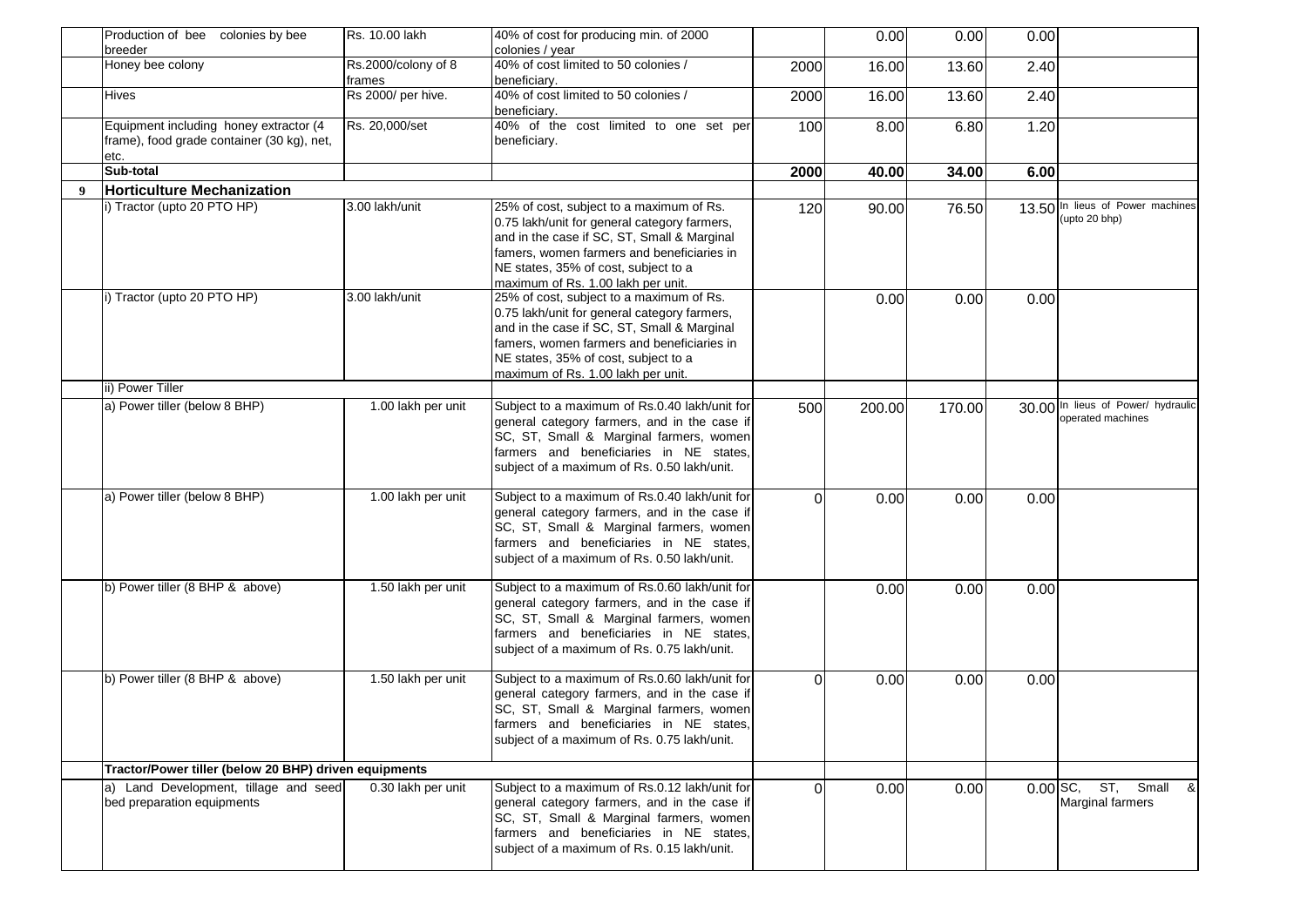|    | b) Sowing, planting reaping and digging<br>equipments                                                                      | 0.30 lakh per unit                             | Subject to a maximum of Rs.0.12 lakh/unit for<br>general category farmers, and in the case if<br>SC, ST, Small & Marginal farmers, women<br>farmers and beneficiaries in NE states.<br>subject of a maximum of Rs. 0.15 lakh/unit.  | $\Omega$ | 0.00   | 0.00   | 0.00  |                              |
|----|----------------------------------------------------------------------------------------------------------------------------|------------------------------------------------|-------------------------------------------------------------------------------------------------------------------------------------------------------------------------------------------------------------------------------------|----------|--------|--------|-------|------------------------------|
|    | Sowing, planting reaping and digging<br>b)<br>equipments                                                                   | 0.30 lakh per unit                             | Subject to a maximum of Rs.0.12 lakh/unit for<br>general category farmers, and in the case if<br>SC, ST, Small & Marginal farmers, women<br>farmers and beneficiaries in NE states,<br>subject of a maximum of Rs. 0.15 lakh/unit.  | $\Omega$ | 0.00   | 0.00   | 0.00  |                              |
|    | c) Plastic mulch laying machine                                                                                            | 0.70 lakh per unit                             | Subject to a maximum of Rs.0.28 lakh/unit for<br>general category farmers, and in the case if<br>SC, ST, Small & Marginal farmers, women<br>farmers and beneficiaries in NE states,<br>subject of a maximum of Rs. 0.35 lakh/unit.  | $\Omega$ | 0.00   | 0.00   | 0.00  |                              |
|    | c) Plastic mulch laying machine                                                                                            | 0.70 lakh per unit                             | Subject to a maximum of Rs.0.28 lakh/unit for<br>general category farmers, and in the case if<br>SC, ST, Small & Marginal farmers, women<br>farmers and beneficiaries in NE states,<br>subject of a maximum of Rs. 0.35 lakh/unit.  | 0        | 0.00   | 0.00   | 0.00  |                              |
|    | iv) Self-propelled Horticulture Machinery                                                                                  | 2.50 lakh per unit                             | Subject to a maximum of Rs. 1.00 lakh/unit<br>for general category farmers, and in the case<br>if SC, ST, Small & Marginal farmers, women<br>farmers and beneficiaries in NE states,<br>subject of a maximum of Rs. 1.25 lakh/unit. | $\Omega$ | 0.00   | 0.00   | 0.00  |                              |
|    | iv) Self-propelled Horticulture Machinery                                                                                  | 2.50 lakh per unit                             | Subject to a maximum of Rs. 1.00 lakh/unit<br>for general category farmers, and in the case<br>if SC, ST, Small & Marginal farmers, women<br>farmers and beneficiaries in NE states,<br>subject of a maximum of Rs. 1.25 lakh/unit. | 0        | 0.00   | 0.00   | 0.00  |                              |
|    | v) Import of new machines & tools for Rs. 50.00 lakh per unit<br>horticulture for demonstration purpose<br>(Public sector) |                                                | 100% of the total cost.                                                                                                                                                                                                             |          | 0.00   | 0.00   | 0.00  |                              |
|    | Sub-total                                                                                                                  |                                                |                                                                                                                                                                                                                                     | 620      | 290.00 | 246.50 | 43.50 |                              |
|    | <b>Technology Dissemination through</b><br>demonstration/ Front Line<br><b>Demonstration (FLD)</b>                         | Rs. 25.00 lakh                                 | 75 % of cost in farmers' field and 100% of<br>cost in farms belonging to Public Sector,<br>SAUs etc. No change                                                                                                                      |          | 25.00  | 21.25  |       | 3.75 Project to be submitted |
| 10 | Human Resource Development (HRD)                                                                                           |                                                |                                                                                                                                                                                                                                     |          |        |        |       |                              |
|    | HRD for Supervisors & Entrepreneurs                                                                                        | Rs. 20.00 lakh / unit                          | 100% of the cost in first year. In<br>subsequent years, cost of infrastructure not to<br>be claimed.                                                                                                                                |          | 0.00   | 0.00   | 0.00  |                              |
|    | <b>HRD</b> for Gardeners                                                                                                   | Rs. 15.00 lakh / unit                          | 100% of the cost.                                                                                                                                                                                                                   |          | 0.00   | 0.00   | 0.00  |                              |
|    |                                                                                                                            | <b>Training of farmers</b>                     |                                                                                                                                                                                                                                     |          |        |        |       |                              |
|    | Within the State                                                                                                           | Rs. 1000/day per farmer<br>including transport | 100% of the cost.                                                                                                                                                                                                                   | 500      | 15.00  | 12.75  |       | $2.25$ For 3 days            |
|    | Outside the state                                                                                                          | Project based as per<br>actual.                | 100% of the cost.                                                                                                                                                                                                                   |          | 0.00   | 0.00   | 0.00  |                              |
|    |                                                                                                                            | (e) Exposure visit of farmers                  |                                                                                                                                                                                                                                     |          |        |        |       |                              |
|    | Outside the State                                                                                                          | Project based as per<br>actual.                | 100% of the cost.                                                                                                                                                                                                                   | 500      | 30.00  | 25.50  | 4.50  |                              |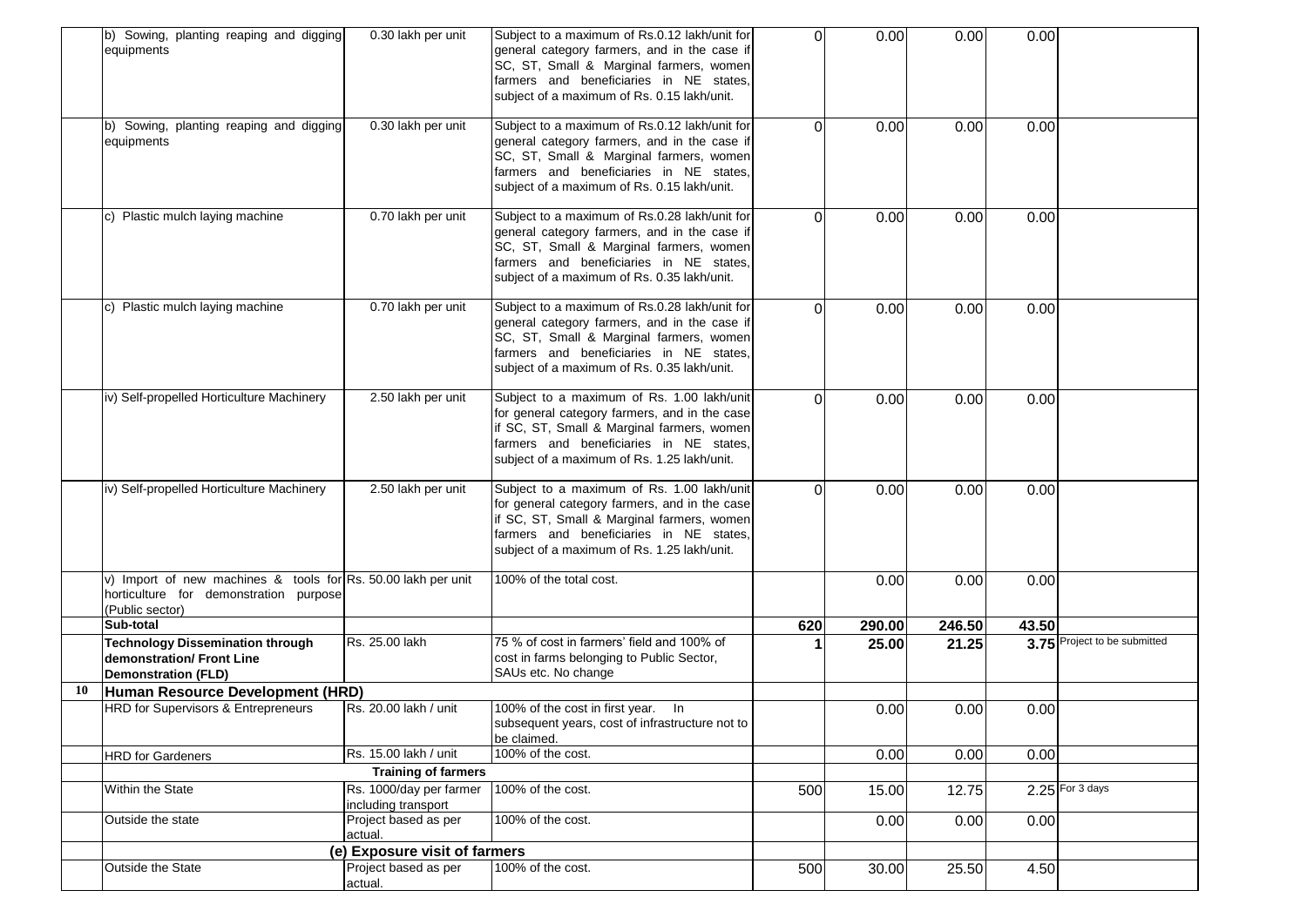|    | Outside India                                                                                                                                                                |                                                                                                                                  | Rs. 4.00 lakh / participant Project Based. 100% of air/rail travel cost.                                                                                  |                | 0.00   | 0.00   |       | 0.00 Project to be submitted                                                                                                                          |
|----|------------------------------------------------------------------------------------------------------------------------------------------------------------------------------|----------------------------------------------------------------------------------------------------------------------------------|-----------------------------------------------------------------------------------------------------------------------------------------------------------|----------------|--------|--------|-------|-------------------------------------------------------------------------------------------------------------------------------------------------------|
|    |                                                                                                                                                                              | Training / study tour of technical staff/ field functionaries                                                                    |                                                                                                                                                           |                |        |        |       |                                                                                                                                                       |
|    | Within the State                                                                                                                                                             | Rs.300/day per<br>participant plus TA/DA,<br>as admissible                                                                       | 100% of the cost.                                                                                                                                         | 500            | 4.50   | 3.83   |       | 0.68 For 3 days                                                                                                                                       |
|    | Study tour to progressive States/ units<br>(group of minimum 5 participants)                                                                                                 | Rs.800/day per<br>participant plus TA/DA,<br>as admissible                                                                       | 100% of the cost.                                                                                                                                         | 100            | 4.00   | 3.40   | 0.60  |                                                                                                                                                       |
|    | Outside India                                                                                                                                                                |                                                                                                                                  | Rs. 6.00 lakh / participant 100% of the cost on actual basis.                                                                                             | 15             | 90.00  | 76.50  |       | 13.50 Project to be submitted                                                                                                                         |
|    | Sub-total                                                                                                                                                                    |                                                                                                                                  |                                                                                                                                                           | 1615.00        | 143.50 | 121.98 | 21.53 |                                                                                                                                                       |
| 11 |                                                                                                                                                                              | <b>INTEGRATED POST HARVEST MANAGEMENT</b>                                                                                        |                                                                                                                                                           |                |        |        |       |                                                                                                                                                       |
|    | Pack house / On farm collection &<br>storage unit                                                                                                                            | Rs. 4.00 lakh/unit with<br>size of 9Mx6M                                                                                         | 50% of the capital cost.                                                                                                                                  | 100            | 200.00 | 170.00 |       | 30.00 Minutes of SLEC meeting to<br>be submitted along with<br>details<br>of<br>beneficiareis,<br>etc to facilitate<br>locaiton.<br>release of funds. |
|    | Integrated pack house with facilities for<br>conveyer belt, sorting, grading units,<br>washing, drying and weighing.                                                         | Rs. 50.00 lakh per unit<br>with size of 9Mx18M                                                                                   | Credit linked back-ended subsidy @ 35% of<br>the cost of project in general areas and 50%<br>of cost in case Hilly & Scheduled areas, per<br>beneficiary. | 5 <sup>1</sup> | 87.50  | 74.38  | 13.13 | -do-                                                                                                                                                  |
|    | Pre-cooling unit                                                                                                                                                             | Rs. 25.00 lakh / unit with<br>capacity of<br>6MT.                                                                                | Credit linked back-ended subsidy @ 35% of<br>the cost of project in general areas and 50%<br>of cost in case Hilly & Scheduled areas, per<br>beneficiary. | 20             | 175.00 | 148.75 | 26.25 | -do-                                                                                                                                                  |
|    | Cold room (staging)                                                                                                                                                          | Rs. 15.00 lakh/ unit of 30<br>MT capacity                                                                                        | Credit linked back-ended subsidy @ 35% of<br>the cost of project in general areas and 50%<br>of cost in case Hilly & Scheduled areas, per<br>beneficiary. | 18             | 94.50  | 80.33  | 14.18 | $-do-$                                                                                                                                                |
|    | Mobile pre- cooling unit                                                                                                                                                     | Rs. 25.00 lakh                                                                                                                   | Credit linked back-ended subsidy @ 35% of<br>the cost of project in general areas and 50%<br>of cost in case Hilly & Scheduled areas, per<br>beneficiarv. | $\overline{7}$ | 61.25  | 52.06  | 9.19  | -do-                                                                                                                                                  |
|    |                                                                                                                                                                              | Cold Storage (Construction, Expansion and Modernisation)                                                                         |                                                                                                                                                           |                |        |        |       |                                                                                                                                                       |
|    | i) Cold storage units Type 1 - basic<br>mezzanine structure with large chamber<br>(of >250 MT) type with single temperature<br>zone                                          | Rs. 8,000/MT, (max<br>5,000 MT capacity)                                                                                         | Credit linked back-ended subsidy @ 35% of<br>the cost of project in general areas and 50%<br>of cost in case Hilly & Scheduled areas, per<br>beneficiary. | 5000           | 140.00 | 119.00 |       | 21.00 Project to be submitted                                                                                                                         |
|    | ii) Cold Storage Unit Type 2 - PEB<br>structure for multiple temperature and<br>product use, more than 6 chambers (of <<br>250 MT) and basic material handling<br>equipment. | Rs. 10,000/MT, (max<br>5,000 MT capacity)                                                                                        | Credit linked back-ended subsidy @ 35% of<br>the cost of project in general areas and 50%<br>of cost in case Hilly & Scheduled areas, per<br>beneficiary. | 5 <sup>1</sup> | 0.18   | 0.15   |       | 0.03 Project to be submitted                                                                                                                          |
|    | iii) Cold Storage Units Type 2 with add on<br>technology for Controlled Atmosphere                                                                                           | Additional Rs. 10,000/MT<br>for add on components of<br>controlled atmosphere<br>technology. Details are<br>as per Appendix - II | Credit linked back-ended subsidy @ 35% of<br>the cost of project in general areas and 50%<br>of cost in case Hilly & Scheduled areas, per<br>beneficiary. | 100            | 3.50   | 2.98   | 0.53  | -do-                                                                                                                                                  |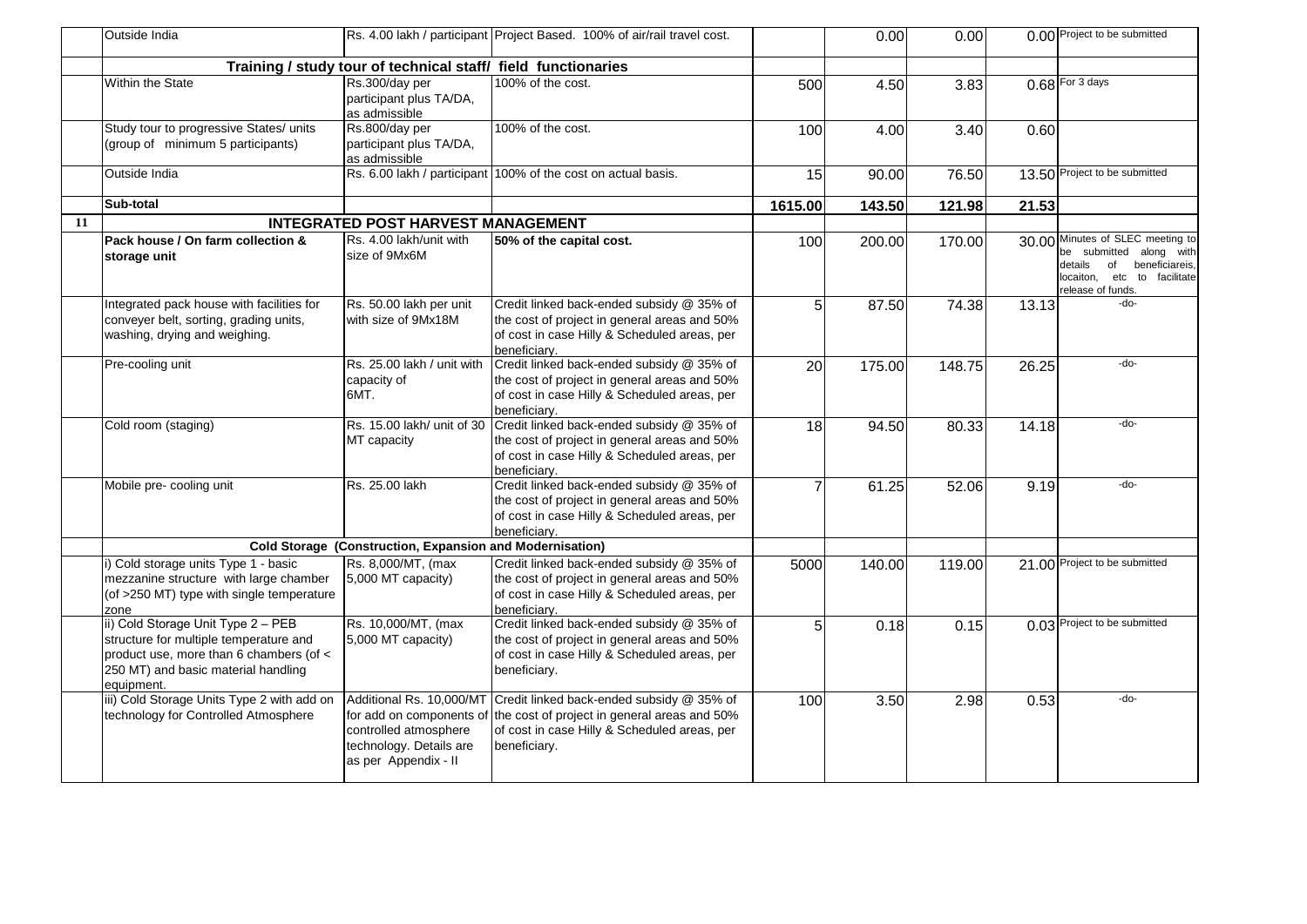|    | Technology induction and modernisation                   | Max Rs. 250.00 lakh for                       | Credit linked back-ended subsidy @ 35% of                                                                      | 100             | 1.75   | 1.49   | 0.26   | -do-                                                       |
|----|----------------------------------------------------------|-----------------------------------------------|----------------------------------------------------------------------------------------------------------------|-----------------|--------|--------|--------|------------------------------------------------------------|
|    | of cold-chain                                            | modernization of PLC<br>equipment, packaging  | the cost of project in general areas and 50%<br>of cost in case Hilly & Scheduled areas, per                   |                 |        |        |        |                                                            |
|    |                                                          | lines, dock levelers,                         | beneficiary.                                                                                                   |                 |        |        |        |                                                            |
|    |                                                          | advanced graders,                             |                                                                                                                |                 |        |        |        |                                                            |
|    |                                                          | alternate technologies,                       |                                                                                                                |                 |        |        |        |                                                            |
|    |                                                          | stacking systems,                             |                                                                                                                |                 |        |        |        |                                                            |
|    |                                                          | modernization of                              |                                                                                                                |                 |        |        |        |                                                            |
|    |                                                          | insulation and                                |                                                                                                                |                 |        |        |        |                                                            |
|    |                                                          | refrigeration, etc. Details                   |                                                                                                                |                 |        |        |        |                                                            |
|    |                                                          | are in Appendix-II                            |                                                                                                                |                 |        |        |        |                                                            |
|    | C.A/M.A. Storage units -                                 | Rs. 32,000/ MT for 5000                       | Credit linked back-ended subsidy @40% of                                                                       |                 | 0.00   | 0.00   |        | 0.00 Project to be submitted                               |
|    |                                                          | MT capacity                                   | the cost of project in General areas.                                                                          |                 |        |        |        | 0.00 Project to be submitted                               |
|    | Refer vans/ containers (general areas)                   | Rs. 26.00 lakh for 9 MT<br>(NHM & HMNEH), and | Credit linked back-ended subsidy @ 35% of                                                                      |                 | 0.00   | 0.00   |        |                                                            |
|    |                                                          | prorata basis for lesser                      | the cost of project in general areas and 50%<br>of cost in case of Hilly & Scheduled areas, per                |                 |        |        |        |                                                            |
|    |                                                          | capacity, but not below 4                     | beneficiary.                                                                                                   |                 |        |        |        |                                                            |
|    |                                                          | MT.                                           |                                                                                                                |                 |        |        |        |                                                            |
|    | Ripening chamber<br>project in<br>general areas          | Rs. 1.00 lakh/MT.                             | -do-                                                                                                           | 125             | 43.75  | 37.19  |        | 6.56 Project to be submitted                               |
|    | Evaporative / low energy cool chamber Rs. 5.00 lakh/unit |                                               | 50% of the total cost.                                                                                         |                 | 0.00   | 0.0    |        | 0.0 Minutes of SLEC meeting to                             |
|    | $(8$ MT $)$                                              |                                               |                                                                                                                |                 |        |        |        | be submitted along with<br>details of<br>beneficiareis,    |
|    |                                                          |                                               |                                                                                                                |                 |        |        |        | locaiton, etc to facilitate                                |
|    |                                                          |                                               |                                                                                                                |                 |        |        |        | release of funds.                                          |
|    | <b>Primary/ Mobile / Minimal processing</b>              | Rs. 25.00 lakh/unit.                          | Credit linked back-ended subsidy @ 40% of                                                                      | 11              | 110.00 | 93.50  | 16.50  | -do-                                                       |
|    | unit                                                     |                                               | the capital cost of project in general areas and<br>55% in case of Hilly & Scheduled areas, per                |                 |        |        |        |                                                            |
|    |                                                          |                                               | beneficiary.                                                                                                   |                 |        |        |        |                                                            |
|    | Low cost onion storage structure (25 MT)                 | Rs. 1.75 lakh/per unit                        | 50% of the total cost.                                                                                         | 75              | 65.63  | 55.78  | 9.84   | Minutes of SLEC meeting to                                 |
|    |                                                          |                                               |                                                                                                                |                 |        |        |        | be submitted along with<br>of<br>details<br>beneficiareis, |
|    |                                                          |                                               |                                                                                                                |                 |        |        |        | locaiton,<br>etc to facilitate                             |
|    |                                                          |                                               |                                                                                                                |                 |        |        |        | release of funds.                                          |
|    | Preservation Unit (new)                                  |                                               |                                                                                                                |                 | 1.00   | 0.85   | 0.15   | -do-                                                       |
|    | Preservation Unit (upgradation)                          |                                               |                                                                                                                |                 | 0.50   | 0.43   | 0.08   | -do-                                                       |
|    | Pusa Zero energy cool chamber 100 kg                     |                                               |                                                                                                                | 10              | 0.20   | 0.17   | 0.03   | -do-                                                       |
|    | Sub-total                                                |                                               |                                                                                                                | 5578            | 984.75 | 837.04 | 147.71 |                                                            |
| 12 |                                                          |                                               | ESTABLISHMENT OF MARKETING INFRASTRUCTURE FOR HORTICULTURAL PRODUCE                                            |                 |        |        |        | 75.00 (TMC Perundural) Erode                               |
|    | <b>Ferminal markets</b>                                  |                                               | Rs. 150.00 crore/ project 25% to 40% (limited to Rs.50.00 crore) as<br>Public-Private Partnership mode through |                 | 500.00 | 425.00 |        | district Rs. 2899 lakhs.                                   |
|    |                                                          |                                               | competitive bidding, in accordance with                                                                        |                 |        |        |        | Amount sanctioned in AAP-                                  |
|    |                                                          |                                               | operational guidelines issued separately.                                                                      |                 |        |        |        | 2012-13 582.54 2013-14<br>758.113 lakhs                    |
|    | Wholesale markets                                        | Rs.100.00 crore/project                       | Credit linked back-ended subsidy @ 25% of                                                                      |                 | 0.00   | 0.00   | 0.00   |                                                            |
|    |                                                          |                                               | the capital cost of project in general areas and                                                               |                 |        |        |        |                                                            |
|    |                                                          |                                               | 33.33% in case of Hilly & Scheduled areas for                                                                  |                 |        |        |        |                                                            |
|    |                                                          |                                               | individual entrepreneurs.                                                                                      |                 |        |        |        |                                                            |
|    | Rural Markets/ Apni mandies/Direct                       | Rs. 25.00 lakh                                | Credit linked back-ended subsidy @ 40% of                                                                      |                 |        | 0.0    | 0.0    |                                                            |
|    | markets                                                  |                                               | the capital cost of project in general areas and                                                               |                 |        |        |        |                                                            |
|    |                                                          |                                               | 55% in case of Hilly & Scheduled areas, per                                                                    |                 |        |        |        |                                                            |
|    |                                                          |                                               | beneficiary.                                                                                                   |                 |        |        |        |                                                            |
|    | Retail Markets/ outlets (environmentally                 | Rs. 15.00 lakh /unit                          | Credit linked back-ended subsidy @ 35% of                                                                      | 10 <sup>1</sup> | 52.50  | 44.63  |        | 7.88 Minutes of SLEC meeting to<br>be submitted along with |
|    | controlled)                                              |                                               | the capital cost of project in general areas and<br>50% in case of Hilly & Scheduled areas, per                |                 |        |        |        | details of beneficiareis,                                  |
|    |                                                          |                                               | beneficiary.                                                                                                   |                 |        |        |        | locaiton, etc to facilitate                                |
|    |                                                          |                                               |                                                                                                                |                 |        |        |        | release of funds.                                          |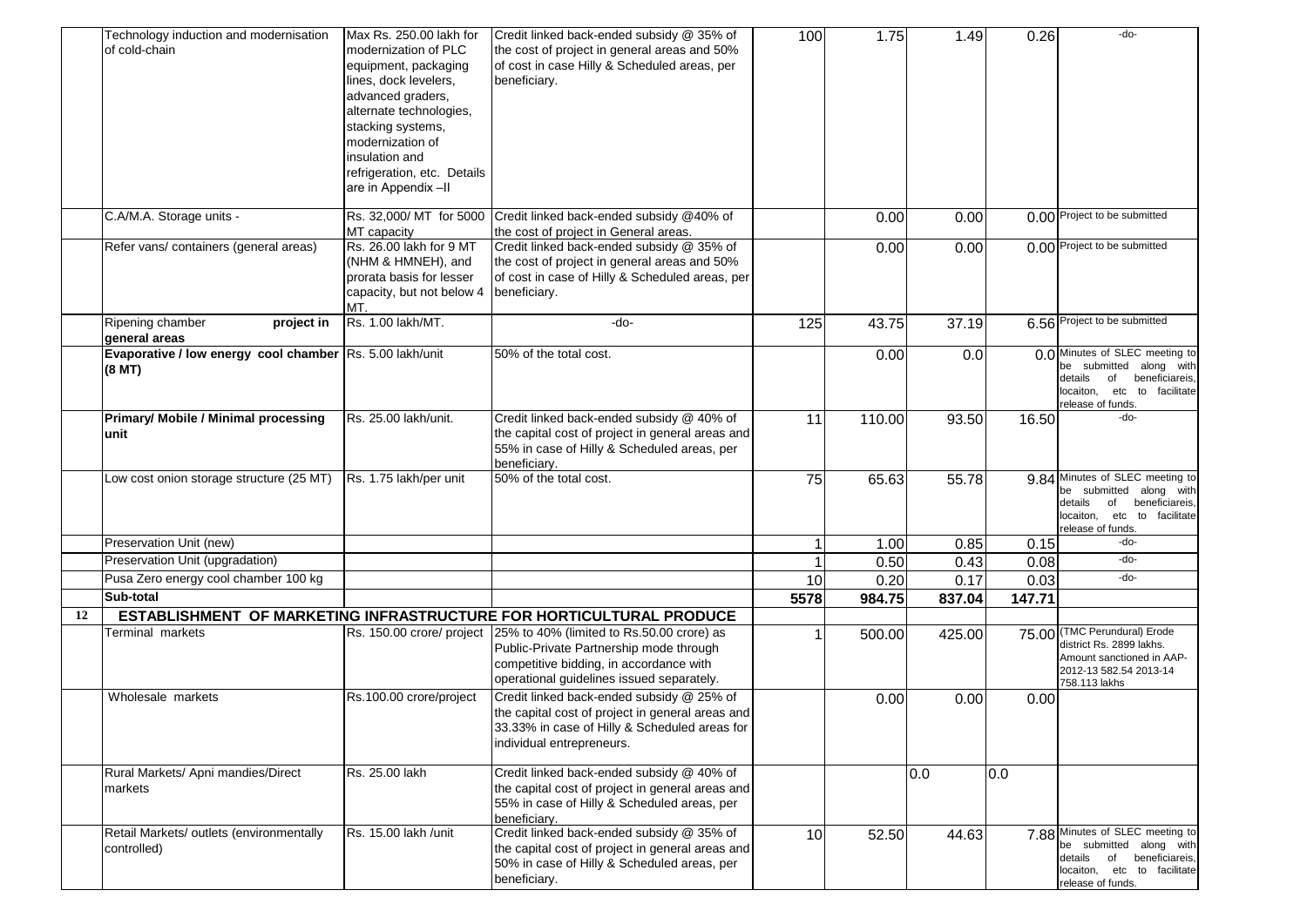|    | Static/Mobile Vending Cart/ platform<br>with cool chamber.                                                                                                | Rs. 30,000/ unit                                                                                                                                 | 50% of total cost.                                                                                                                                            |                | 0.00   | 0.00   |       | 0.00 Minutes of SLEC meeting to<br>be submitted along with<br>beneficiareis,<br>details<br>of<br>locaiton, etc to facilitate<br>release of funds. |
|----|-----------------------------------------------------------------------------------------------------------------------------------------------------------|--------------------------------------------------------------------------------------------------------------------------------------------------|---------------------------------------------------------------------------------------------------------------------------------------------------------------|----------------|--------|--------|-------|---------------------------------------------------------------------------------------------------------------------------------------------------|
|    | Sub-total                                                                                                                                                 |                                                                                                                                                  |                                                                                                                                                               | 11.00          | 552.50 | 469.63 | 82.88 |                                                                                                                                                   |
|    | <b>Functional Infrastructure for:</b>                                                                                                                     |                                                                                                                                                  |                                                                                                                                                               |                |        |        |       |                                                                                                                                                   |
|    | Collection, sorting/ grading, packing units<br>etc.                                                                                                       | Rs.15.00 lakh                                                                                                                                    | Credit linked back-ended subsidy @ 40% of<br>the capital cost of project in general areas and<br>55 % in case of Hilly & Scheduled areas, per<br>beneficiary. |                | 0.00   | 0.00   | 0.00  |                                                                                                                                                   |
|    | Quality control/ analysis lab                                                                                                                             | Rs. 200.00 lakh                                                                                                                                  | 100% of the total cost to public sector as<br>credit linked back ended subsidy.                                                                               |                | 0.00   | 0.00   | 0.00  |                                                                                                                                                   |
|    | Quality control/ analysis lab                                                                                                                             | Rs. 200.00 lakh                                                                                                                                  | 50% of cost to private sector as credit linked<br>back ended subsidy.                                                                                         |                | 0.00   | 0.00   | 0.00  |                                                                                                                                                   |
|    | Gravity operated rope way in hilly areas                                                                                                                  | Rs. 15.00 lakh/km                                                                                                                                | Credit linked back-ended subsidy @ 50% of<br>capital costs in Hilly areas.                                                                                    |                | 0.00   | 0.00   | 0.00  |                                                                                                                                                   |
|    | Sub-total                                                                                                                                                 |                                                                                                                                                  |                                                                                                                                                               | 0.00           | 0.00   | 0.00   | 0.00  |                                                                                                                                                   |
|    | <b>FOOD PROCESSING</b>                                                                                                                                    |                                                                                                                                                  |                                                                                                                                                               |                |        |        |       |                                                                                                                                                   |
|    | Food processing units                                                                                                                                     | Rs. 800 lakh/unit                                                                                                                                | Credit linked back ended capital investment<br>assistance of 50% of cost in the States of<br>J&K, Himachal and Uttarakhand                                    |                | 0.00   | 0.00   | 0.00  |                                                                                                                                                   |
|    | Sub-total                                                                                                                                                 |                                                                                                                                                  |                                                                                                                                                               | 0.00           | 0.00   | 0.00   | 0.00  |                                                                                                                                                   |
|    | <b>SPECIAL INTERVENTIONS</b>                                                                                                                              |                                                                                                                                                  |                                                                                                                                                               |                |        |        |       |                                                                                                                                                   |
|    | Innovative interventions not covered under 10% of outlay<br>any GOI schemes                                                                               |                                                                                                                                                  | 50% of cost, based on project proposal.                                                                                                                       |                |        | 0.00   | 0.00  |                                                                                                                                                   |
|    | Tackling of emergent /unforeseen<br>requirements of SHMs                                                                                                  | Rs.20.00 lakh                                                                                                                                    | 50% of cost, based on project proposal.                                                                                                                       |                | 0.00   | 0.00   | 0.00  |                                                                                                                                                   |
|    | Sub-total                                                                                                                                                 |                                                                                                                                                  |                                                                                                                                                               | 0.00           | 0.00   | 0.00   | 0.00  |                                                                                                                                                   |
| 13 |                                                                                                                                                           | <b>Mission Management</b>                                                                                                                        |                                                                                                                                                               |                |        |        |       |                                                                                                                                                   |
|    | State & Districts Mission Offices and<br>implementing agencies for administrative<br>expenses, project, preparation,<br>computerization, contingency etc. | 5% of total annual<br>expenditure on the basis<br>of appraised needs to<br><b>State Horticulture Mission</b><br>(SHM) / implementing<br>Agencies | 100% assistance.                                                                                                                                              |                | 553.21 | 470.23 | 82.98 |                                                                                                                                                   |
|    | Institutional Strengthening, hire/purchase<br>of vehicles, hardware/software                                                                              | Project based                                                                                                                                    | 100% assistance.                                                                                                                                              |                |        | 0.00   | 0.00  |                                                                                                                                                   |
|    | Seminars, conferences, workshops, exhibitions, Kisan Mela, horticulture shows, honey festivals etc.                                                       |                                                                                                                                                  |                                                                                                                                                               |                |        |        |       |                                                                                                                                                   |
|    | International level                                                                                                                                       | Rs. 7.50 lakh per event.                                                                                                                         | 100% of cost per event of 4 days, on pro rata<br>basis.                                                                                                       |                | 0.00   | 0.00   | 0.00  |                                                                                                                                                   |
|    | National level                                                                                                                                            | Rs. 5.00 lakh per event.                                                                                                                         | 100% of cost per event of two days.                                                                                                                           |                | 0.00   | 0.00   | 0.00  |                                                                                                                                                   |
|    | State level                                                                                                                                               | Rs. 3.00 lakh / event                                                                                                                            | 100% assistance subject to a maximum of<br>Rs.3.00 lakh per event of two days.                                                                                | $\overline{2}$ | 6.00   | 5.10   |       | 0.90 Minutes of SLEC meeting to<br>be submitted along with<br>details of beneficiareis,<br>locaiton, etc to facilitate<br>release of funds.       |
|    | District level                                                                                                                                            | Rs. 2.00 lakh / event                                                                                                                            | 100% assistance subject to a maximum of<br>Rs.2.00 lakh per event of two days.                                                                                | 12             | 24.00  | 20.40  | 3.60  | -do-                                                                                                                                              |
|    | Information dissemination through<br>publicity, printed literature etc and local<br>advertisements                                                        | Rs. 0.40 lakh/ block                                                                                                                             | 100% of cost.                                                                                                                                                 | 273            | 54.60  | 46.41  | 8.19  |                                                                                                                                                   |
|    | Development of technology packages in<br>electronic form to be shared through IT<br>network                                                               | Rs. 1.00 lakh/ district                                                                                                                          | 100% of Cost                                                                                                                                                  |                | 0.00   | 0.00   | 0.00  |                                                                                                                                                   |